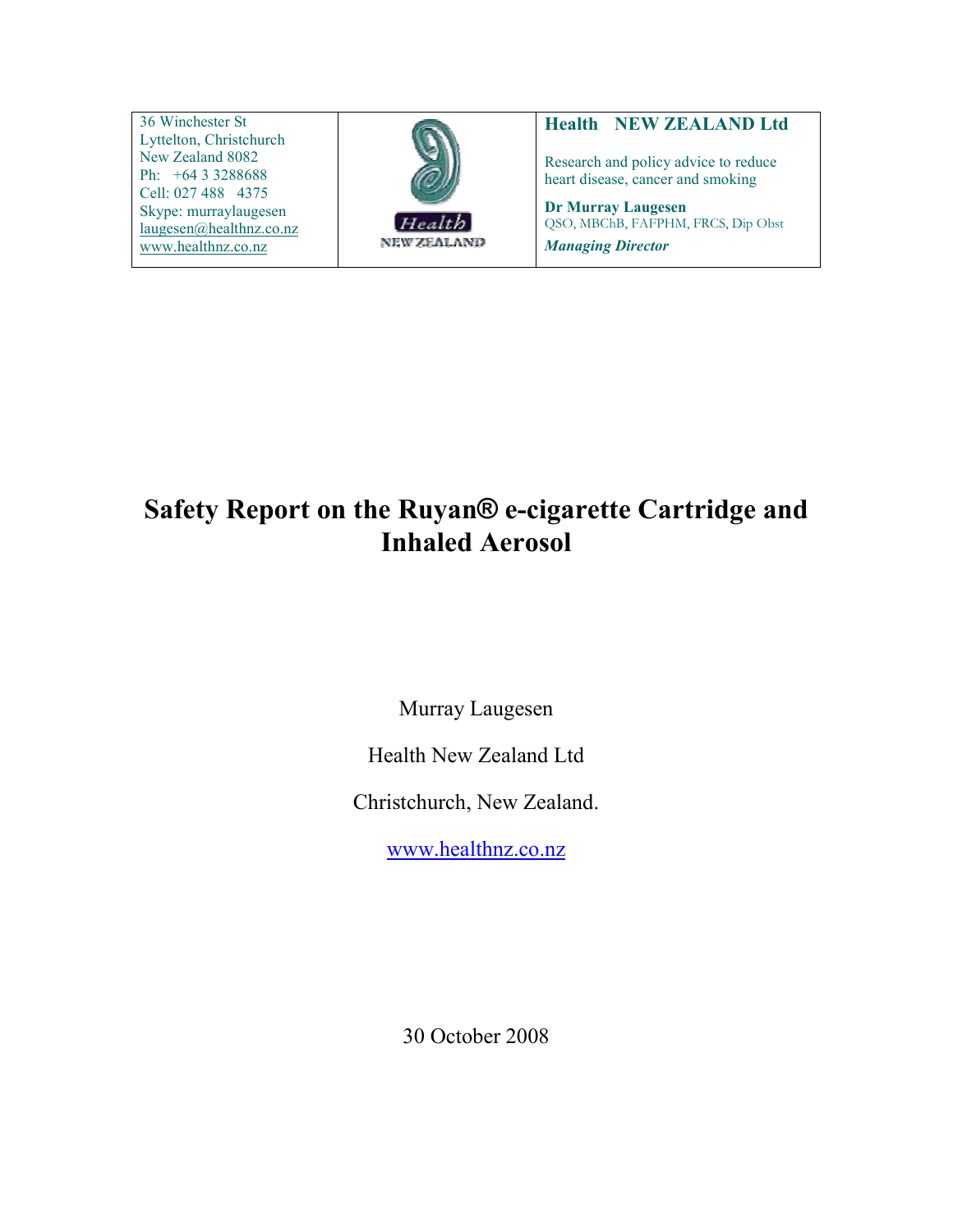# **Contents**

| 1.  |                                                                             |    |
|-----|-----------------------------------------------------------------------------|----|
| 2.  |                                                                             |    |
| 3.  |                                                                             |    |
| 3.1 |                                                                             |    |
| 3.2 | Measurement of the volatiles in the headspace above the cartridge liquid 11 |    |
| 3.3 |                                                                             |    |
| 3.4 |                                                                             |    |
| 3.5 | Measurement of the exhaled breath after using the Ruyan® e-cigarette 19     |    |
| 4.  |                                                                             | 20 |
| 4.1 |                                                                             |    |
| 4.2 |                                                                             | 21 |
| 5.  |                                                                             |    |
|     | Appendix 1. Composition of cartridge liquid in the Ruyan® e-cigarette  22   |    |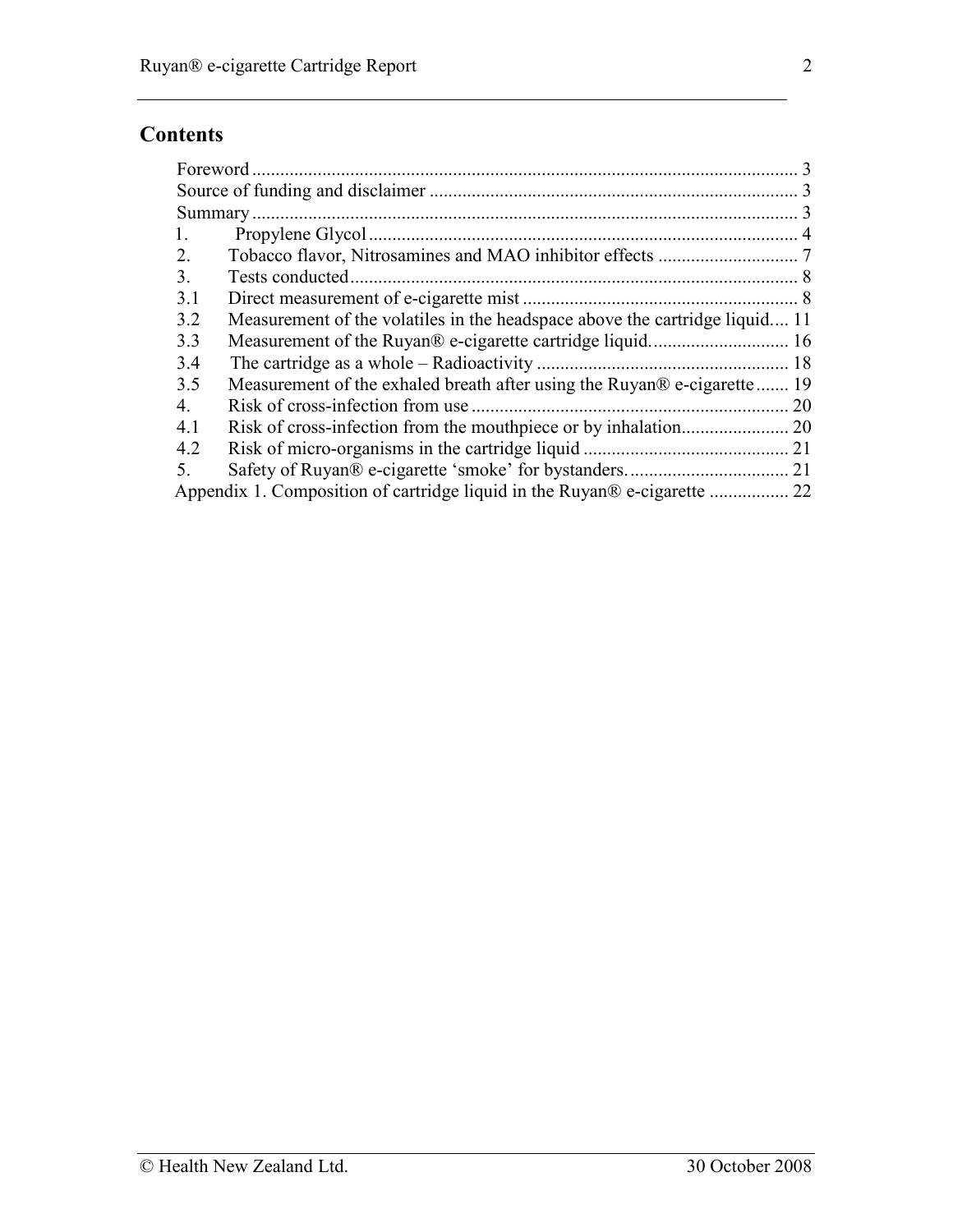# Foreword

This safety report includes Health New Zealand's findings to date. Ruyan has allowed flexibility in the nature of investigations carried out. The tests reported are backed up by signed reports from the contracted laboratories. No completed test results have been withheld.

This version of the report includes results of further tests on mist and cartridges reported from the laboratories since the last version on 21 October 2008. The overall conclusions of the report are unchanged.

# Source of funding and disclaimer

The Ruyan® e-cigarettes and the funds for testing them were supplied under a contract by Ruyan (Holdings) Ltd Hong Kong, but the findings are those of the author. Neither the author nor Health New Zealand Ltd holds stock in Ruyan (Holdings) Co. Ltd.

#### (Dr) Murray Laugesen

Lyttelton, Christchurch, 8082, New Zealand.

30 October, 2008

## **Summary**

Aim. This report aims to assist regulators in initial assessment of the safety of the Ruyan® e-cigarette and its cartridges, and the possible risks and benefits from permitting its use.

Method. Health New Zealand Ltd contracted with seven leading government, university and commercial laboratories in New Zealand and Canada to independently perform various tests on the Ruyan cigarette's nicotine refill cartridge.

Findings. Ruyan<sup>®</sup> e-cigarette is designed to be a safe alternative to smoking. The various test results confirm this is the case. It is very safe relative to cigarettes, and also safe in absolute terms on all measurements we have applied. Using micro-electronics it vaporizes, separately for each puff, very small quantities of nicotine dissolved in propylene glycol, two small well-known molecules with excellent safety profiles, – into a fine aerosol. Each puff contains one third to one half the nicotine in a tobacco cigarette's puff. The cartridge liquid is tobacco-free and no combustion occurs.

Competency. The author has authored or co-authored over 30 research papers and reports in national and international scientific medical journals since 1995, on smoking, and latterly on testing of cigarettes and cigarette substitutes. www.healthnz.co.nz/Publicnsall.htm

Financial disclosure. This report is funded by Ruyan.

Disclaimer. Apart from research Health New Zealand derives no financial benefit from Ruyan.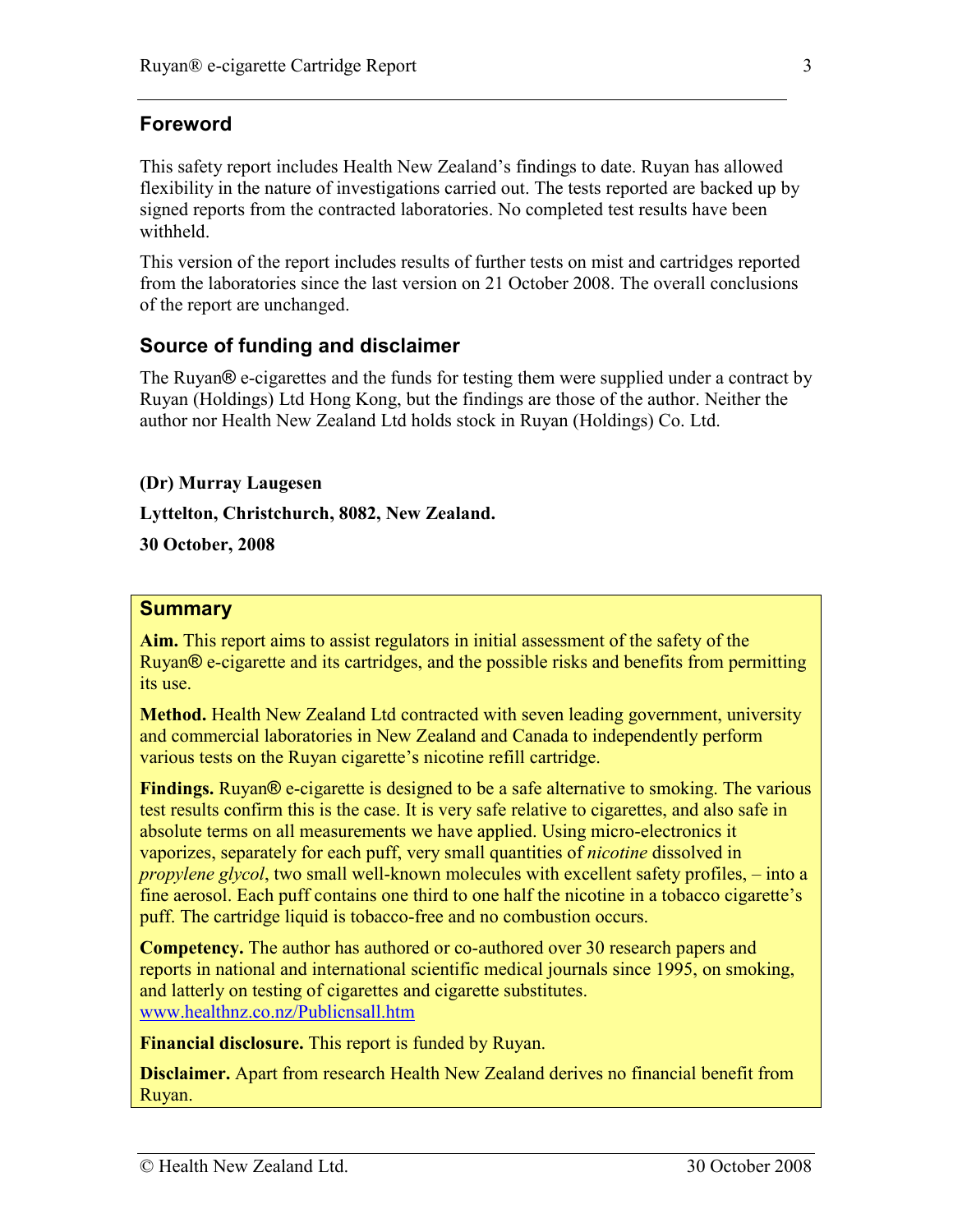Limitation. Unless the contrary is stated, findings refer specifically to Ruyan<sup>®</sup> e-cigarettes only.

# Safety of the Ruyan® cartridge liquid and inhaled aerosol

#### 1. Propylene Glycol

Summary: Propylene glycol (PG) is virtually non-toxic.

According to the manufacturer, propylene glycol makes up 89-90% of the liquid in the nicotine cartridge that generates the mist and vapor in the e-cigarette 'smoke'. (see Appendix 1.)

#### Properties and uses.

Propylene glycol  $C_3H_8O_2$  is a completely water soluble liquid, and is prepared by hydrolysis of propylene oxide under pressure at high temperature without a catalyst. It is used in pharmaceuticals, as a drug vehicle (for example as an FDA approved solvent for intravenous diazepam) and preservative. It is used also in personal lubricants. It is used in semi-moist pet food and as a humectant for tobacco. In the food industry it is used as a solvent, humectant and preservative. Its mist is used in theatrical stage productions.<sup>1</sup> At low humidity, PG is a vapor; as dose and humidity increase it is held in the form of mist or fog, and at 100% humidity as in the lungs, it is dissolved.

#### Animal studies

<u>.</u>

Rats. In a study of rats exposed for 60 hours over two weeks, the highest concentration tested, 1800 mg/m(3), which was the highest concentration that could practically be generated, was the no-observed-effect level (NOEL). PG does not appear to pose a significant hazard via inhalation of either the vapor or a vapor/aerosol mixture.<sup>2</sup>

Addition of propylene glycol at 2.2% w/w tobacco does not increase the toxicity of cigarette tobacco.<sup>3</sup> In rats PG levels in plasma and lung are super-imposable within half an hour. A mild cumulative build up  $(30\% \text{ or } \text{less})$  occurred after 28 days.<sup>4</sup>

<sup>&</sup>lt;sup>1</sup> Office of Health and Environmental Assessment. EPA. Health and Environmental effects document for propylene glycol. ECAO-CIN-GO26. Prepared for Office of Solid Waste and emergency response. EPA 1987.

<sup>&</sup>lt;sup>2</sup> Suber et al., Subchronic nose-only inhalation study of propylene glycol in Sprague-Dawley rats. Food Chem Toxicol 1989; 27:573-583.

<sup>&</sup>lt;sup>3</sup> Heck JD, Gaworski CL, Rajendrant N, et al. Toxicological evaluation of humectants added to cigarette tobacco: 13-week smoke inhalation study of glycerin and propylene glycol in Fischer 344 rats. Inhal Toxicol 2002;14: 1135-52.

<sup>&</sup>lt;sup>4</sup> Venitz J, Werley MS. Systemic and pulmonary pharmacokinetics (PK) of propylene glycol (PG) after inhalation of a condensation aerosol in rats for 28 days. Presented at AAPS annual meeting 2003, Salt Lake City.

http://www.chrysalis-technologies.com/publications/AAPS\_Systemic%20and%20Pulmonary%20PK%20 of%20PG.pdf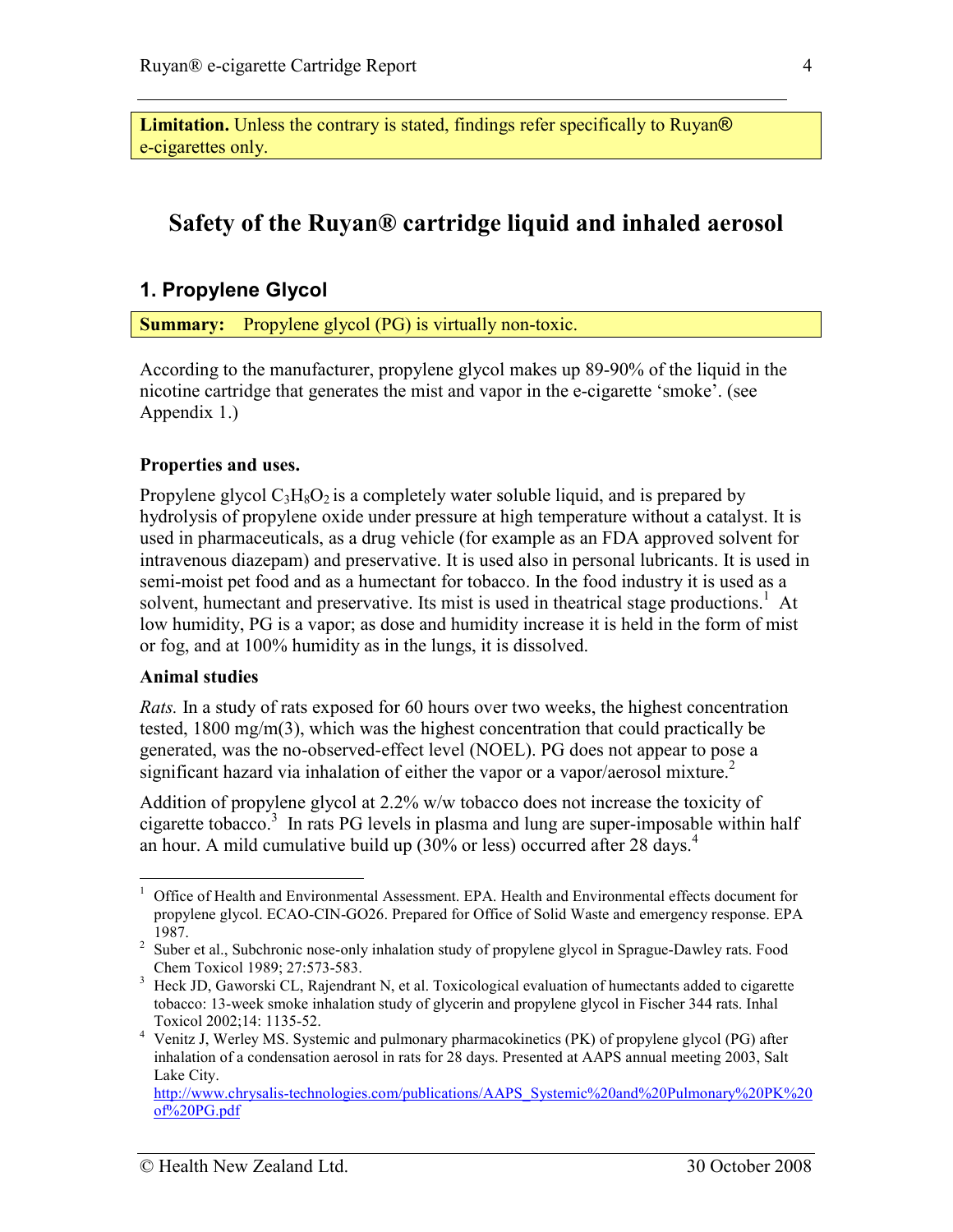Monkeys, rats. Doses 50-700 times the amount absorbable from PG saturated air were administered for 12-18 months to monkeys. With a view to determining the safety of employing the vapors of propylene glycol and triethylene glycol in atmospheres inhabited by human beings, monkeys and rats were exposed continuously to high concentrations of these vapors for periods of 12 to 18 months. Equal numbers of control animals were maintained under physically similar conditions. The doses administered represented 50 to 700 times the amount of glycol the animal could absorb by breathing air saturated with the glycol.

Comparative observations on the growth rates, blood counts, urine examinations, kidney function tests, fertility and general condition of the test and control groups, exhibited no essential differences between them with the exception that the rats in the glycol atmospheres exhibited consistently higher weight gains.<sup>5</sup>

#### Propylene glycol in humans

The toxicology website http://toxnet.nlm.nih.gov/ was searched for PG, using terms such as human, aerosol, NOEL, carcinogenicity, inhalation. A review of PG has concluded it is safe for use in cosmetics at concentrations up to 50%.<sup>6</sup>

Absorption. PG vapor has 100% deposition efficiency in human airways.<sup>7</sup>

It is partly absorbed on inhalation. PG is absorbed completely from the gastrointestinal tract and partly and partly through the skin.

Metabolism. It is metabolized to lactic acid and pyruvic acid, and further oxidized to glycogen or carbon dioxide and water. In man, approximately 20-25% of the PG is eliminated unchanged via the kidney.

Inhalational safety in children. In a series of experiments to control airborne infections, over 105 children were subjected to bactericidal concentrations of propylene glycol in the wards of a children's convalescent home in experiments conducted over 3 years.

Method. Six wards of the Children's Seashore House in Atlanta containing 105 bedfast children aged 3 to 15 years were divided into 3 control and 3 undergoing vaporization for 3 week periods with 2 to 3 days between, before the control wards become vaporized, and the vaporized wards became controls. This rotation continued for 7 months. The PG was heated to vaporize it, but not above 80 degrees C, and vaporization continuously maintained a concentration of 0.069 mg per liter. (0.07 ppm)

Results. No ill effects were reported. In the first year, 100 infections occurred in control wards without PG, and 5 in wards with PG vaporization, with rates of 0.18 per week and

<sup>-</sup>5 Robertson OH, Loosli CG, Puck TT, Wise H, Lemon HM, Lester Jnr, W. Tests for the chonic toxicity of propylene glycol and triethylene glycol on monkeys and rats by vapour inhalation and oral administration.

J Pharmacol Exper Therapeutics 1947; 91:52-76.

<sup>&</sup>lt;sup>6</sup> Anonymous. Final Report on the Safety Assessment of Propylene Glycol and Polypropylene Glycols J Am College of Toxicology. 1994; 13: 437-491. Final draft.

 $^7$  Soderholm SC, Anderson DA, Utell MJ et al. Method of measuring the total deposition efficiency of volatile aerosols in humans. J. Aerosol Science. 1991; 22: 917-26.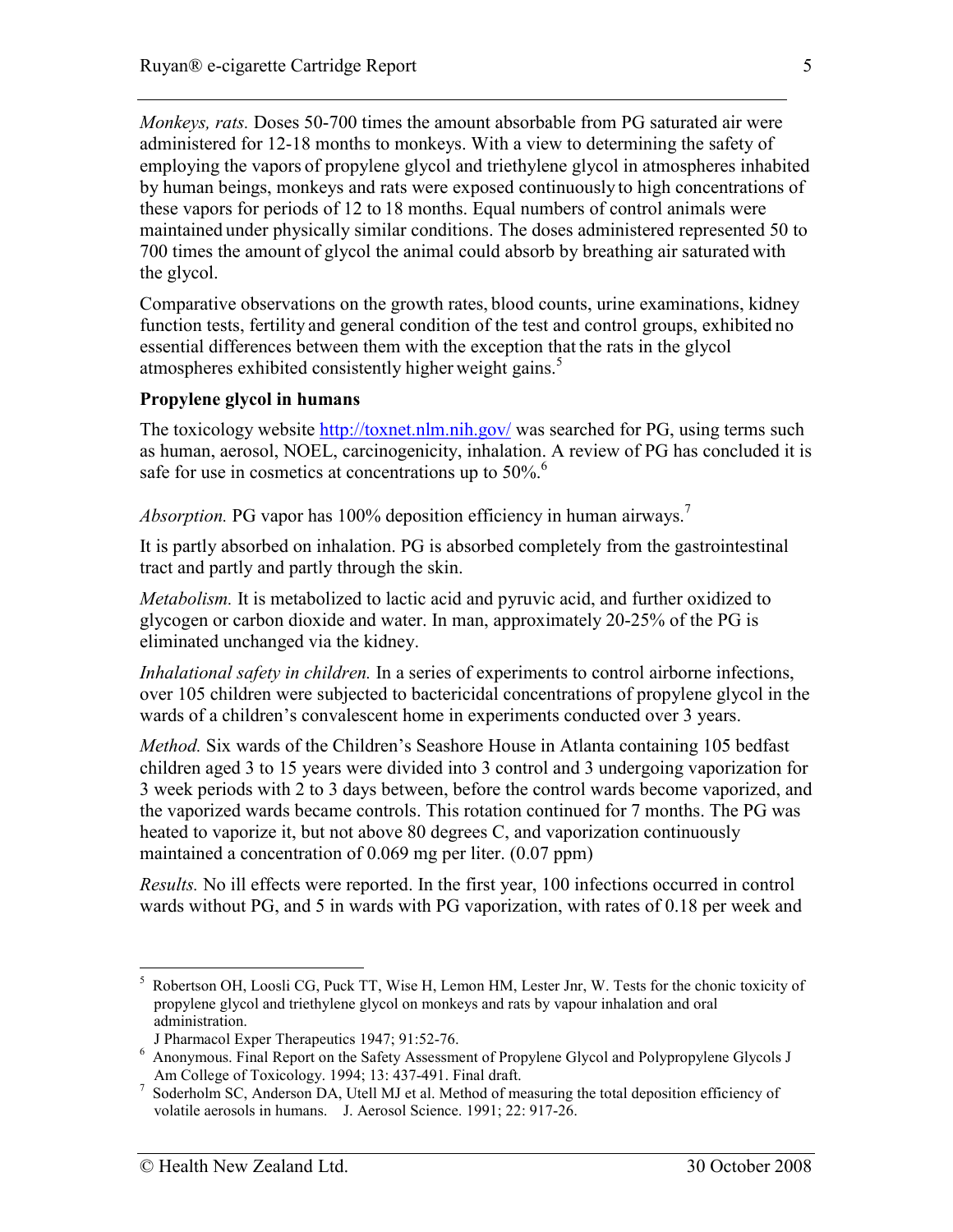0.09 per week respectively. Most of the upper respiratory infections in control wards were common colds, suggesting the PG is also virucidal. $8$ 

Inhalational safety in adults. The website www.pneumotox.com devoted to inhalational toxicology, registers one case report of bronchospasm<sup>9</sup> but no other adverse effects.

Repeated exposure to inhalations of theatrical smoke, including PG, was studied by Varughese and colleagues $10,11$  in 101 employees at 19 sites. They did not report propylene glycol effects separately. They found wheezing and chest tightness correlated with higher cumulative exposure to smoke over the previous 2 years. Glycol fogs in particular were associated with acute cough and dry throat. Those with greater proximity to fog source showed significantly decreased lung function.

Carcinogenicity. There is no evidence that PG is a carcinogen.

PG exposure per puff of the Ruyan® e-cigarette. The cartridge of the Ruyan® e-cigarette contains approximately 1g of PG, of which 0.9 g is extractable from the pad. The concentration of PG in the mouth from one drag of the Ruyan® e-cigarette (900 mg per cartridge, 300 puffs  $=$  3mg) is 3 mg per mouthful.

PG exposure per day of using Ruyan® e-cigarette. If the cartridge lasts 2-3 days as expected, then the inhaled dose is 0.3 to 0.45 g per day, and if used more intensively, could result in 0.9 g of PG inhaled and probably absorbed.

No-observed-effects level (NOEL) and RfD (reference dose) for humans for sub-chronic (less than a lifetime) and chronic inhalational exposure to PG is estimated by US EPA at 116 mg per 70 Kg human. This level, derived from rat studies, allows a safety factor of 100, 10 for inter-species extrapolation, and 10 to allow for susceptible individuals.<sup>1</sup> This NOEL, however, is artificially low – an artefact of PG's low vapor pressure, as the researchers could not ensure higher concentrations of PG into the air breathed by the rats.

Inhalational Minimal Risk Levels (MRLs). No MRLs for acute- or chronic-duration inhalation exposure to propylene glycol were derived because data are insufficient.<sup>12</sup>

Inhalation threshold. The USEPA has developed no inhalation threshold value for it, nor has Cal/EPA. Inhalation toxicity is not an issue.

<sup>-</sup>8 Harris TN and Stokes Jnr, J. Summary of 3-year study of the clinical application of the disinfection of air by glycol vapour. Am. J. Med Sci. 1945; 209:152-156.

<sup>9</sup> Spreux A, Boyer A, Baldin B, et al. Toux et crise d'asthme declenchees par le propylene glycol. Propylene glycol-induced cough or asthma. A case report. Therapie 1996 ; 51 : 561-562.

<sup>&</sup>lt;sup>10</sup> Varughese S, Teschke K, Brauer M, Chow Y, van Netten C, Kennedy SM. Effects of theatrical smokes and fogs on respiratory health in the entertainment industry. Am J Ind Med. 2005 May; 47(5): 411-8.

<sup>11</sup> Teschke K, Chow Y, van Netten C, Varughese S, Kennedy SM, Brauer M. Exposures to atmospheric effects in the entertainment industry. J Occup Environ Hyg. 2005 May;2(5):277-84.

<sup>&</sup>lt;sup>12</sup> ATSDR (Agency for Toxic Substances and Disease Registry.) Toxicological profile for ethylene glycol and propylene glycol. Sept 1997. http://www.atsdr.cdc.gov/toxprofiles/tp96-c2.pdf at p.108.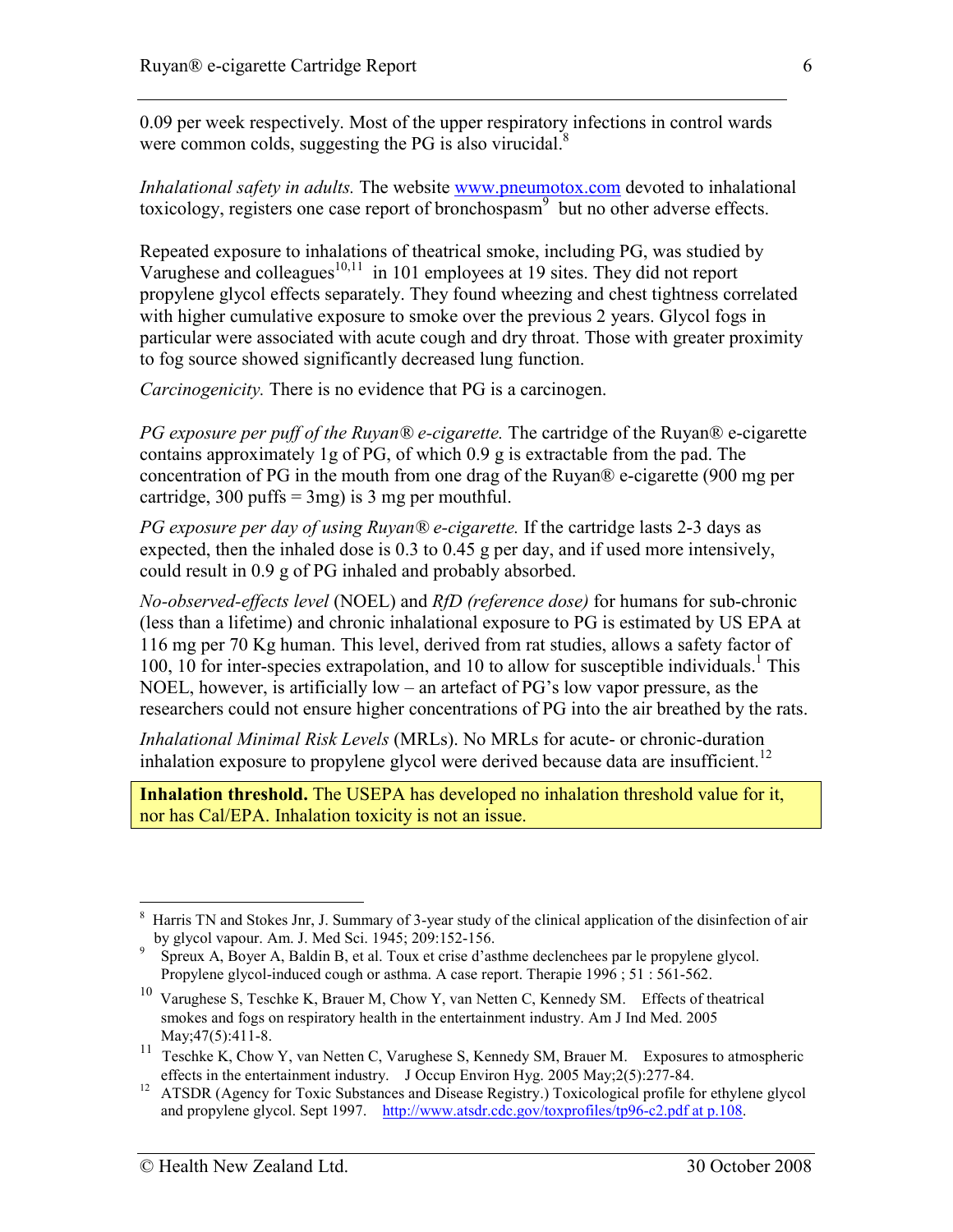# 2. Tobacco flavor, Nitrosamines and MAO inhibitor effects

#### 2.1 Tobacco flavor

In cartridges dated November and December 2007: The fragrance, odor and taste of tobacco remained The manufacturer's recipe (Appendix 1) suggested that these attributes came from a flavor base containing tobacco extract weighing 6 mg per cartridge.

In cartridges dated June 2008: The tobacco odor is not obtained.

In both 2007 and 2008 cartridges the cartridge liquid does not behave like tobacco:

Note: Flavors and fragrances have not been tested. See Appendix 1.

#### 2.2 Tobacco-specific nitrosamines

Rationale. Trace levels are found in all nicotine products extracted from tobacco; higher levels suggest the presence of tobacco. Very low levels suggest the e-cigarette cartridge liquid is tobacco free.

Method. Labstat method TWT-333. Determination of tobacco specific nitrosamines (TSNAs) in whole tobacco, modified for the e-cartridges supplied, using LC-MS/MS.

Laboratory. Labstat International ULC, Kingston, Ontario, Canada.

Results. TSNAs, found only in tobacco, were not found in the Ruyan® e-cigarette cartridge liquid except at trace quantity, at a very low level uncharacteristic of tobacco.

Table 2.2 Tobacco specific nitrosamines (TSNAs) in the cartridge liquid of the Ruyan ® e-cigarette, November 2007

| <b>Nicotine</b>                        | Sample | <b>NNN</b>         | <b>NAT</b>         | <b>NAB</b>         | <b>NNK</b>         | <b>TSNAs</b> |
|----------------------------------------|--------|--------------------|--------------------|--------------------|--------------------|--------------|
| Per                                    | ID     | (ng/cartridge)     | (ng/cartridge)     | (ng/cartridge)     | (ng/cartridge)     | ng/cartridge |
| Cartridge                              |        | <b>Observation</b> | <b>Observation</b> | <b>Observation</b> | <b>Observation</b> | total        |
| 0 <sub>mg</sub>                        | 073277 | <b>BDL</b>         | <b>BDL</b>         | <b>NQ</b>          | 0.260              | 0.260        |
| 6 mg                                   | 073278 | 1.42               | 1.02               | <b>BDL</b>         | 0.628              | 3.068        |
| $11 \text{ mg}$                        | 073279 | 1.83               | 1.36               | <b>NQ</b>          | 1.01               | 4.200        |
| 16 <sub>ma</sub>                       | 073280 | 3.87               | 2.16               | 0.693              | 1.46               | 8.183        |
| Labstat $2007^{13}$ .<br>Average TSNAs |        |                    |                    |                    | 3.928              |              |

 $BDL = Below$  the limit of detection.  $NO = Not$  quantifiable.

TSNA = tobacco specific nitrosamines. NAB= nitrosoanabasine

NNN= nitrosonornicotine, NAT= nitrosoanatabine,

NNK= 4-nitrosomethylamino-1-(3-pyridyl)-1-butanone

Comment. 1) Tobacco-specific nitrosamines (TSNAs) were found, equal to 8 ng, in the 1 g of liquid of the 16 mg cartridge. This amount is extremely small, equal for example, to the amount reported to be present in a nicotine medicinal patch. (8 ng in  $1g =$  eight parts per trillion).

2) These very small amounts traces are likely to be due to the fact that even medicinal grade nicotine is extracted from tobacco.

<sup>-</sup><sup>13</sup> Rickert W. Determination of Tobacco specific Nitrosamines by LC-MS/MS. Project NZ9. Nov.30, 2007. Labstat International ULC. Kingston Ontario, Canada.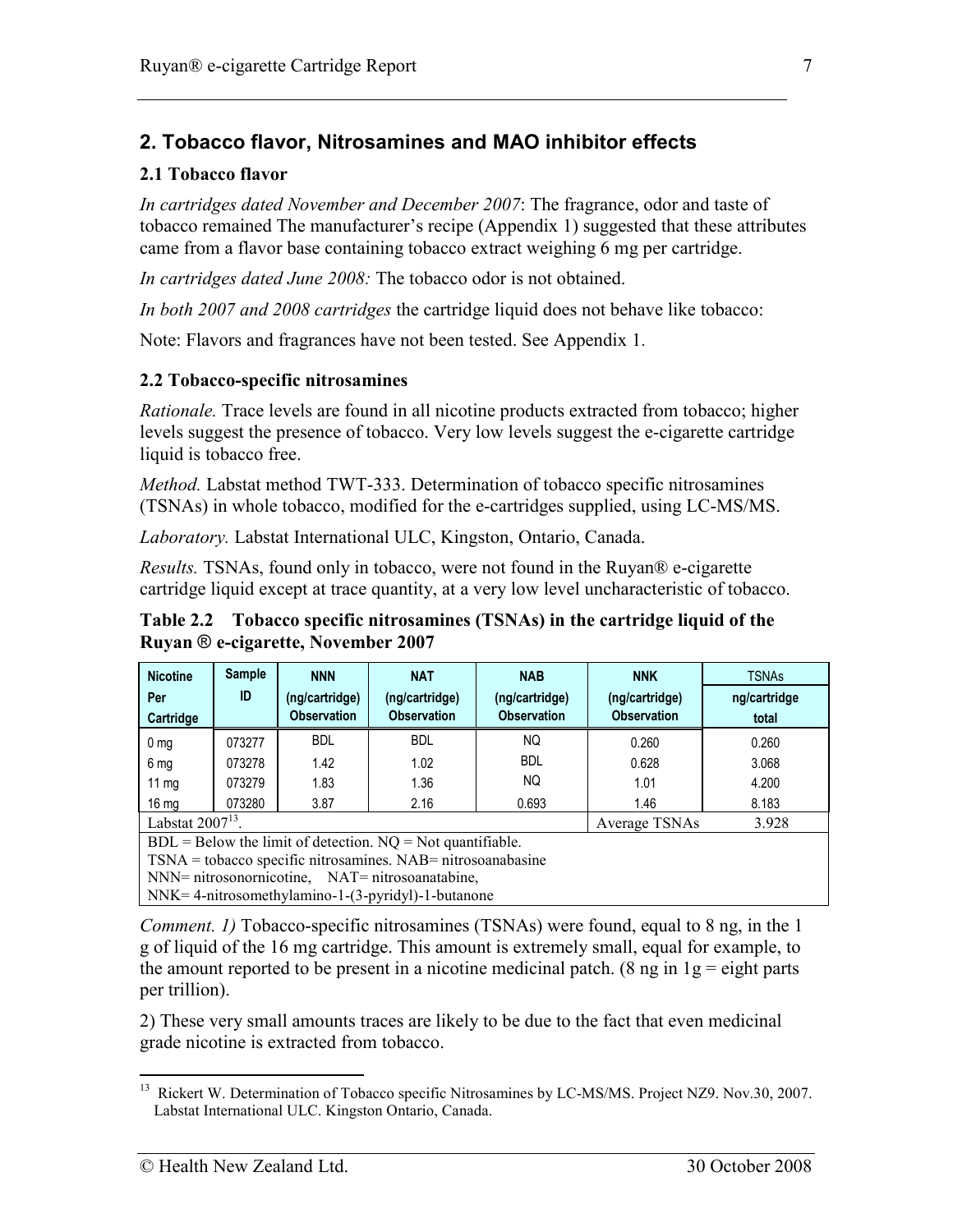3) The level in the 16 mg nicotine cartridge, for example, is 31 times the level in the 0 mg cartridge.

On a daily dose basis, TSNAs in the 16 mg nicotine e-cartridge are 1200 times less than in the tobacco of 20 manufactured cigarettes, and 3000 times less than the daily dose in a can of Swedish moist snuff.<sup>14</sup>

Conclusion. The Ruyan® e-cigarette cartridge does not contain carcinogenic levels of TSNAs, in that no product containing these trace levels has been shown to cause cancer.

## 2.3 Monoamine oxidase.

Rationale. MAO, an enzyme naturally found in blood platelets and the brain, metabolises dopamine, also known as the pleasure drug. When this process is inhibited by known MAO inhibitors in tobacco smoke, dopamine tends to accumulate, reinforcing the effect of nicotine. The question is whether e-cigarette cartridge liquid also acts to inhibit MAO and reinforce the addictive effect of nicotine, or whether it acts like pure nicotine.

*Method.* Samples of the liquid contained in the Ruyan e-cigarette cartridges were tested with a monoamine oxidase (MAO) enzyme activity assay which employs the fluorescent MAO substrate kynuramine, and the effect compared with that from tobacco extracts including a nicotine-free tobacco.

Laboratory. ESR Porirua NZ, a Crown Research Institute.

Results. Monoamine oxidase (MAO) enzymes both A and B, were strongly inhibited by tobacco smoke extracts but the cartridge liquid alone had no such effect<sup>15</sup>.

Conclusion. The Ruyan E-cigarette cartridge liquid does not behave like a tobacco extract. The absence of a MAO inhibitor effect means the e-cigarette has no detectable addictive potential beyond that of nicotine.

# 3. Tests conducted

#### 3.1 Direct measurement of e-cigarette mist

Mist can be extracted by syringe from the mouth-end of the e-cigarette, but activation of the electronic micro-circuit requires lip pressure on the mouth end. Unless the circuit is activated, vaporization of nicotine will not occur nor will propylene glycol mist be created. The LED when it lights up at the tip of the e-cigarette, indicates the circuit is activated. But in addition, visible mist of propylene glycol has to be extracted. As the aim is to detect for possible harm, a rich thick mist is preferable.

<u>.</u>

<sup>&</sup>lt;sup>14</sup> Wahlberg I. Tobacco-specific nitrosamines in unburnt New Zealand tobaccos. Report to Health New Zealand Ltd. Swedish Match 2004. www.smokeless.org.nz/snuffregulations.htm at Table 2.

<sup>&</sup>lt;sup>15</sup> Lewis A. Investigation into the effect of RUYAN cartridge exposure on Monoamine oxidase enzyme activity in vitro. ESR October 2007.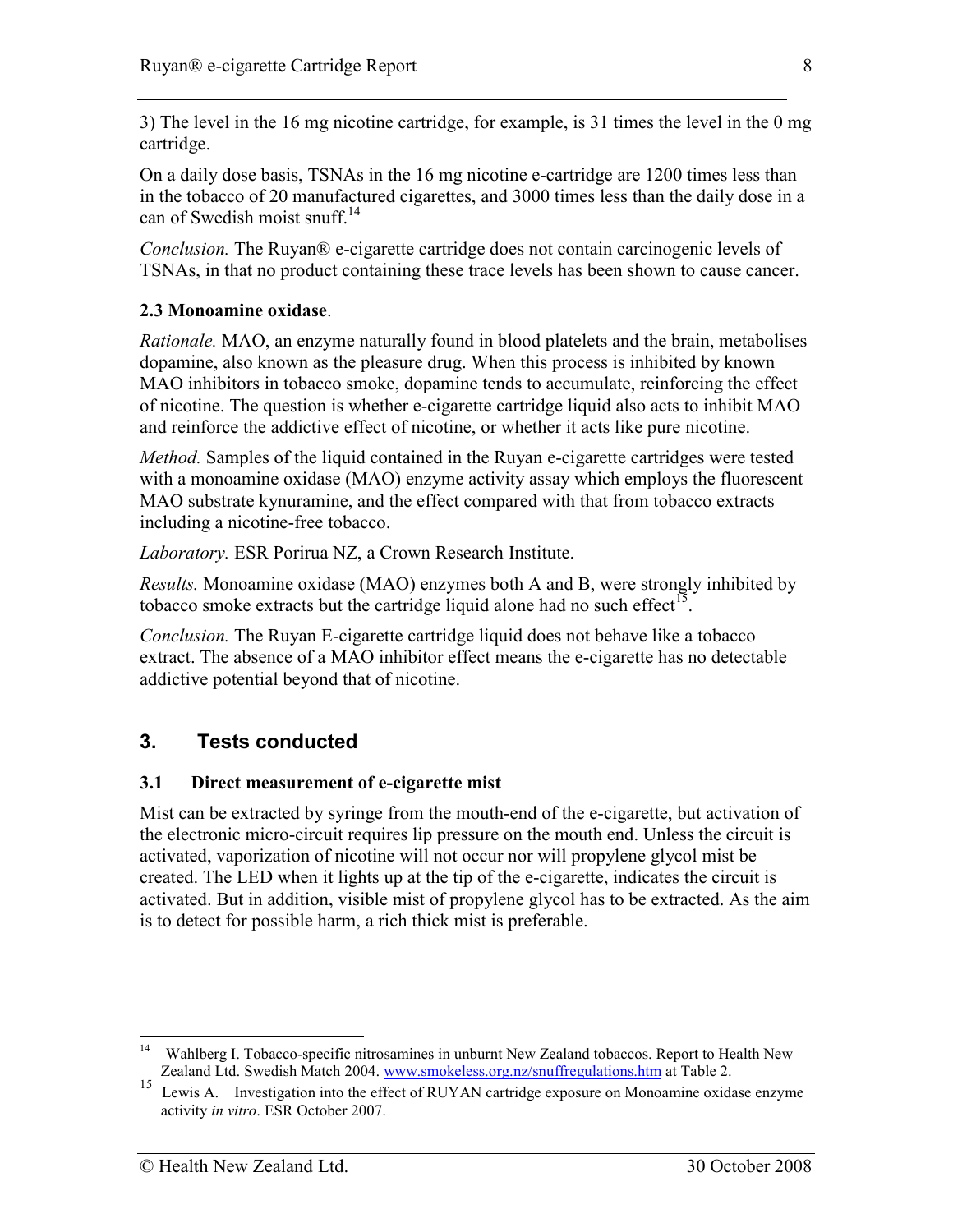### 3.1.1 In e-cigarette mist, analyzed by GC-MS

Rationale. 60 ml was the average puff volume manufactured cigarette smokers smoking four cigarettes each;<sup>16</sup> and until proved otherwise, it is assumed that e-cigarette users will draw the same puff volume.

Method. 60 ml of e-cigarette mist was extracted by gas-tight syringe from an 11mg e-cigarette – mist as would be delivered to the mouth by an e-cigarette user, and connected to a type II ATD (thermal desorption tube) and analyzed qualitatively by GC-MS.

Laboratory. Hill Laboratory, Hamilton, New Zealand.

Results. The mist contained propylene glycol, ethyl alcohol; nicotine and acetaldehyde were minor peaks. A different analysis is required to determine whether this acetaldehyde is artefact or not, as acetaldehyde could have been due to heating of the ethyl alcohol during GC-MS measurement. Other compounds included pyridine and acetone (probably from coffee extract flavoring). Acrolein was not detected.<sup>1</sup>

#### 3.1.2 In e-cigarette mist, analysed quantitatively by SIFT- $MS^{18}$

Rationale. The SIFT-MS method is well adapted to simultaneously and very accurately analyze the concentration of many volatile gases in real time, once the gases of interest are known. Most of the toxicity of cigarette smoke is due to volatiles.

Method. A disposable plastic syringe (nominally 30 and 60 ml; see below) was connected to the e-Cigarette using a short length of plastic tubing (less than 5 cm long). A moderately rapid pull on the syringe plunger was used to simulate a smoker's puff and hence actuate the e-Cigarette's heating system to volatilize the solvent and dissolved substances, such as nicotine.

The entire contents of the syringe were then injected into a Tedlar sampling bag filled with a specific volume of laboratory air (nominally 1 and 3 L; see Results section). The bag was then analyzed using a Syft Technologies Voice200(R) SIFT-MS instrument.

1. 38 milliliter puff. In the first and third experiment, a 30-ml syringe was used. When fully extended, this corresponds to a puff of approximately 38 ml. This sample was then injected into one liter of air in a 1-L Tedlar sampling bag.

2. 58 ml puff. In the second experiment, a 60-ml syringe was used. A 58 to 60 ml puff was taken in the same way as for the 38-ml puff, and then injected into three liters of air in a 3-L Tedlar sampling bag, before analysis.

<sup>-</sup><sup>16</sup> Laugesen M, Epton M, Frampton C, et al. Toxicity comparison of roll-your-own and factory-made cigarettes. In preparation.

<sup>&</sup>lt;sup>17</sup> Graves I. Report no. 468304. 60 ml sample of mist from 11 mg nicotine e-cigarette cartridge. Thermal desorption tubes. Hill Laboratories. Hamilton New Zealand, 5 September 2008.

<sup>&</sup>lt;sup>18</sup> Langford V. SIFT-MS Analysis of Ruyan e-cigarette Nicotine Cartridges. Syft Analytics. October 2008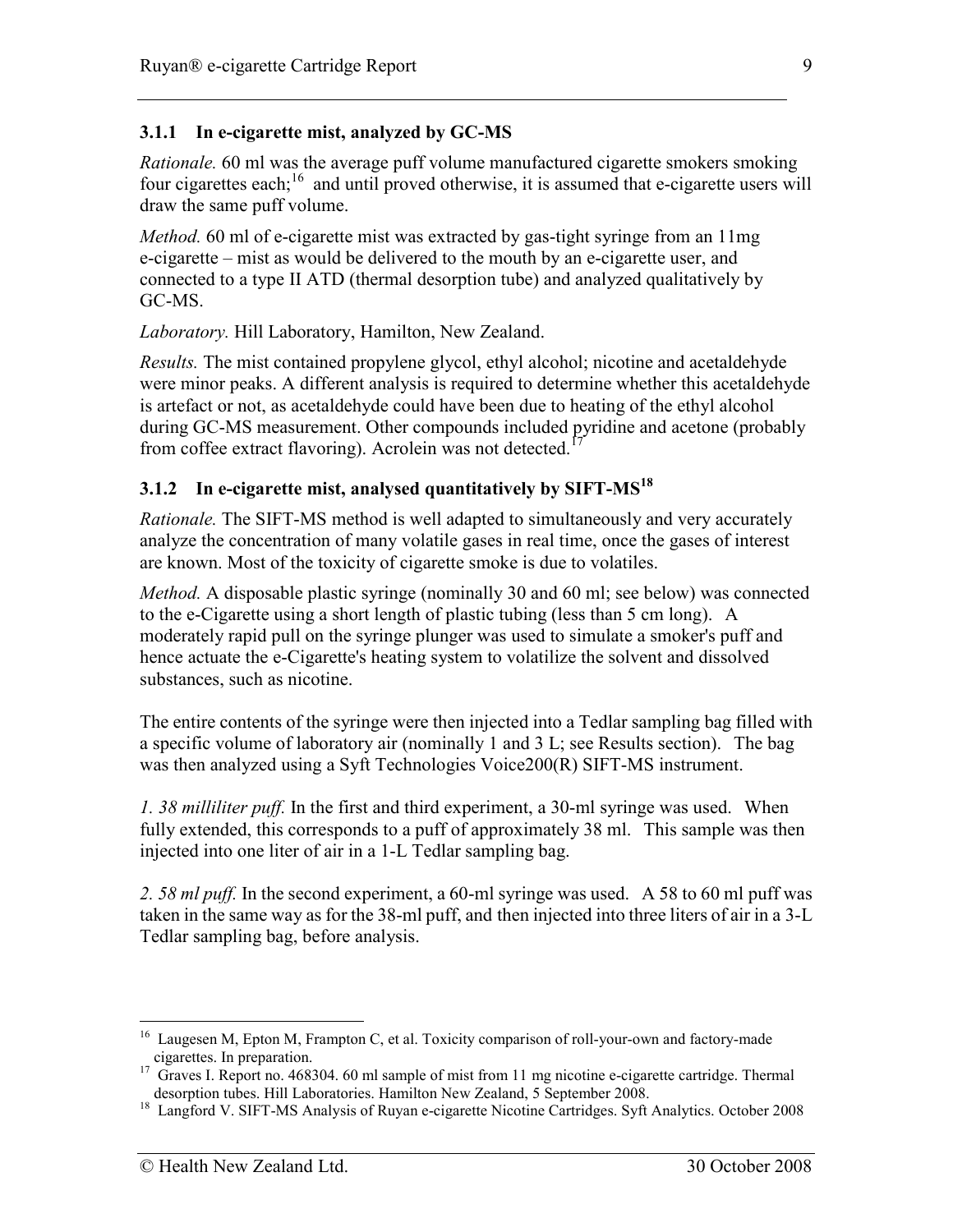Analytes. The toxicants selected for study were those identified by Fowles and Dybing in  $2003<sup>19</sup>$  as the top priority volatile toxicants in cigarette smoke. To these have been added some compounds of interest which are chemically related to propylene glycol. As listed in Table 3.1.2 below.

Laboratory. Syft Analytics Ltd, Christchurch, NZ.

Results.

Three experiments were undertaken, as follows:

1. 38 millilitre puff. After correcting for dilution, the most common cigarette smoke toxicants were found to be either completely absent, or present in amounts less than 1 part per million. The LED at the tip of the e-cigarette was activated, indicating air was pulled through the e-cigarette. The mean results from analysis of duplicate samples were as follows:

| Compound         | Mean         | <b>Units</b> |
|------------------|--------------|--------------|
| 1,3-butadiene    | not detected | Ppm          |
| Acetaldehyde     | 0.34         | Ppm          |
| Acetone          | 0.16         | Ppm          |
| Acrolein         | not detected | Ppm          |
| Acrylonitrile    | not detected | Ppm          |
| Benzene          | not detected | Ppm          |
| Ethanol          | 100          | Ppm          |
| Ethylene glycol  | not detected | Ppm          |
| Ethylene oxide   | not detected | Ppm          |
| Formaldehyde     | 0.25         | Ppm          |
| Hydrogen cyanide | not detected | Ppm          |
| Cresol           | 0.16         | Ppm          |
| Xylene           | 0.18         | Ppm          |
| Nicotine         | not detected | Ppm          |
| Propylene glycol | 32           | Ppm          |
| Propylene oxide  | not detected | Ppm          |
| Styrene          | 0.29         | Ppm          |

Table 3.1.2 Compounds measured in first 38 ml sample of e-cigarette mist.

Note: The limit of detection was 0.01 ppm and the limit of quantification was 0.025 ppm for this analysis.

2. 58 milliliter puff. Analysis revealed that the concentration of propylene glycol was too high for the SIFT-MS instrument, so a subsequent dilution was made bringing the overall dilution to 1 part puff in 1500 parts air. The results obtained revealed a concentration of approximately 0.5% propylene glycol (5000 ppm) in the original puff, but did not allow the researchers to gain any reliable quantitative data for the toxicants.

<sup>-</sup><sup>19</sup> J Fowles and E Dybing. Application of toxicological risk assessment principles to the chemical constituents of cigarette smoke. Tob. Control, Dec 2003; 12: 424 - 430.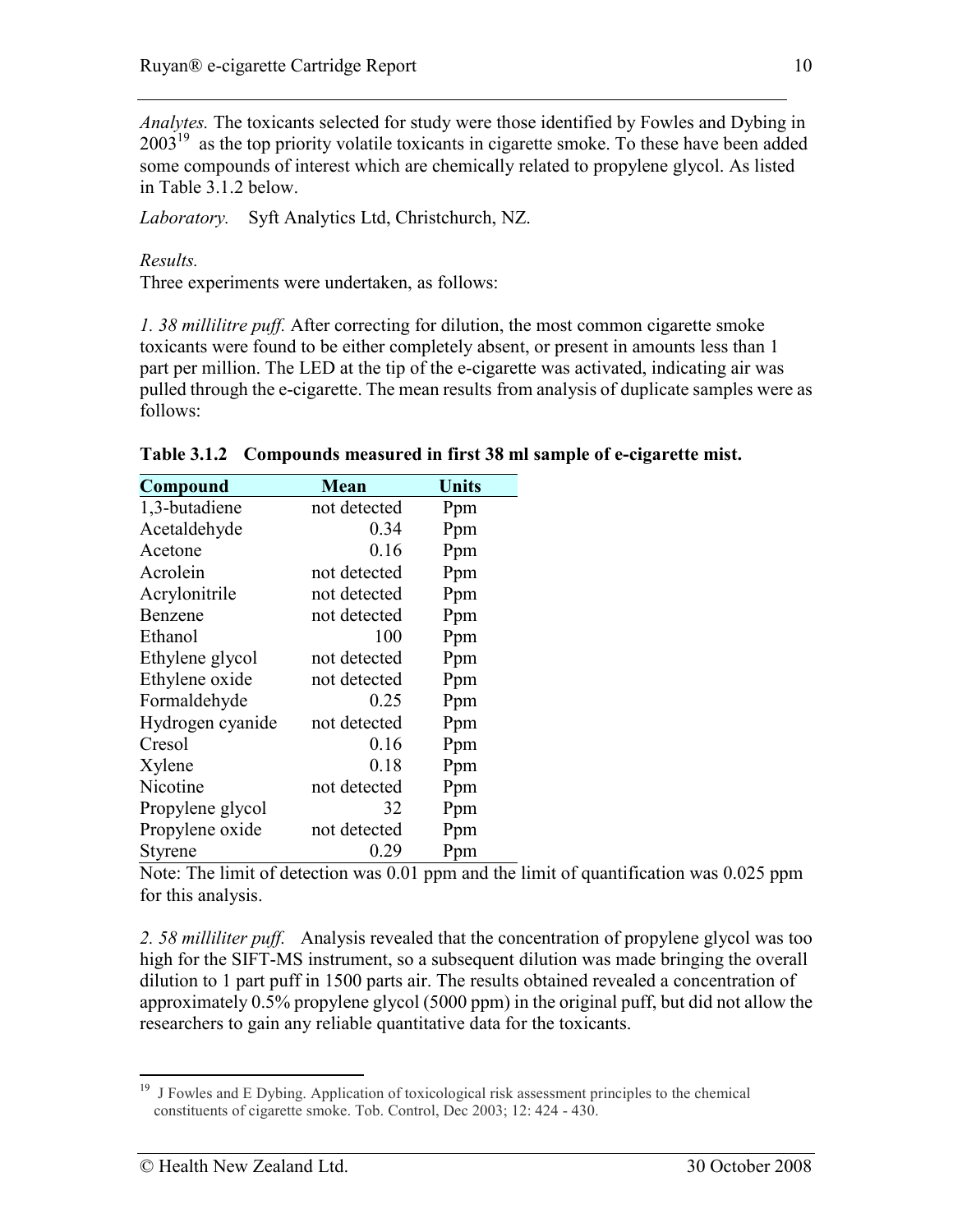## 3. 38 millilitre puffs revisited with a new cartridge

A 38 mL puff was taken as previously described. With the new cartridge, it was found that the results were similar to those obtained for the 58 mL puffs on the used cartridge. That is, with the new cartridge the solvent was volatilised much more readily, yielding approximately 0.3% propylene glycol (3000 ppm) in the vapour for five replicate samples made over a ten-minute period. The high propylene glycol concentration again prevented reliable quantitative data being determined for any of the toxicants, as per experiment 2 above.

Comment The two experiments using different puff sizes very clearly demonstrate that only the latter part of the puffs results in a substantial dosing of the user with propylene glycol (and hence nicotine) when a well-used cartridge is puffed.. It seems the user will get little benefit from a short puff. Presumably this is due to the time taken to heat the cartridge. However, the third experiment showed that a new cartridge will deliver a more satisfactory does of propylene glycol with a smaller puff than will an identical puff with an older (ie previously opened) cartridge. Further work is needed to clarify whether this is indeed due to difference in puff volume, or to flow velocity, or to number of puffs from the beginning of the session.

Unfortunately, the second and third experiments, which resulted in very high propylene glycol concentrations, reveal that SIFT-MS cannot undertake measurements of samples that exactly mimic a smoker's puff. This is because SIFT-MS cannot obtain reliable measurements for trace compounds in the presence of overwhelming quantities of solvent (propylene glycol in this case).

## 3.2 Measurement of the volatiles in the headspace above the cartridge liquid.

This method records the volatiles that can be elicited at room temperature in the just opened e-cigarette cartridge.

## 3.2.1 Using Head Space Solid-Phase Micro-Extraction (HS-SPME) and GC-MS<sup>20</sup>

Introduction. Head Space Solid-Phase Micro-Extraction (HS-SPME) was the sampling technique used to sample the headspace volatiles emitted from the sample upon heating. This involved exposing a conditioned fiber into the headspace of a sealed vial and allowing the volatile compounds in the headspace to absorb onto the fiber surfaces. These volatile compounds were then introduced into the GCMS by exposing the fiber inside the GC injection port where they were stripped off at a high temperature. The compounds detected by the mass spectrometer were Qualified only, i.e. identified by comparison with a mass spectral library and their relative abundances reported. Concentrations for these compounds were not obtained. In order to obtain concentration information the protocol used would need to be changed to include the use of standards, both internal and external.

Method. Samples were analyzed using a Shimadzu GCMS-QP2010 gas chromatograph mass spectrometer fitted with a Restek Rtx-WAX fused silica capillary column (30.0m x 0.25mmi.d. x 0.50µm film thickness) coupled in series with a Restek Rtx-1ms fused silica capillary column (15m x 0.25mm id x 0.25µm film thickness).

11

<sup>&</sup>lt;u>.</u> <sup>20</sup> Sherlock R. Lincoln. Lincoln University, Soil and Physical Sciences Group. www.lincoln.ac.nz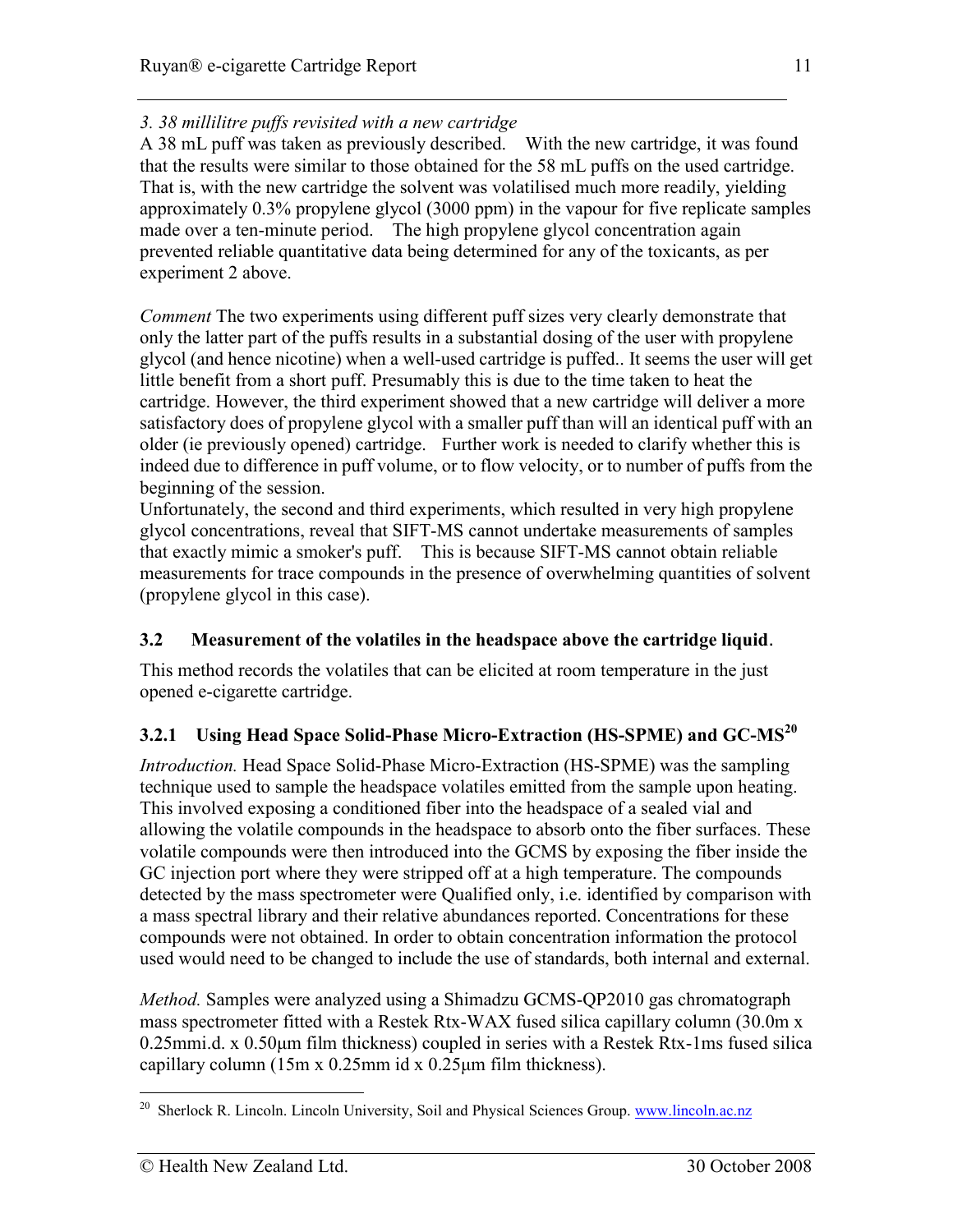Sample preparation involved placing the e-cigarette into a 20 ml SPME sample vial where it was then quickly capped. Using a CTC-Combi PAL auto sampler (Shimadzu AOC-5000), samples were incubated for 60 min at 37ºC with their enclosed headspace exposed to a 2 cm long DVB/CAR/PDMS combination SPME fiber (Supelco). During this exposure period the headspace volatiles were absorbed onto the fiber.

Desorption of these volatiles occurred when the SPME fibre was inserted (by the Autosampler) into the heated (250 deg C) injection port of the Shimadzu GCMS-QP2010 gas chromatograph–mass spectrometer. The injection port was then used in Splitless mode operating with a Helium carrier gas linear flow of 25.9cm/s (column flow). The GC columns were held initally at 35 deg C for 5mins, ramped to 100 deg C at 7 deg C/min where it was then ramped to 200 deg C at 3 deg C/min, and then finally ramped to 250 deg C at 7 deg C /min and held for 10mins.

During the elution of the compounds the GC–MS was operated in scan mode at a detector voltage of 1.2kV and electron impact ionisation voltage of 70 eV. All compounds detected were identified by matching their mass spectra with the spectra of reference compounds found in the NIST EPA/NIH Mass Spectral Library database (National Institute of Standards and Technology, NIST05).

Laboratory. Lincoln University, Lincoln, Canterbury region, New Zealand.

Results For a graphic of the Feb. 2008 run result, also see www.healthnz.co.nz/Portland2008ECIG.pdf The table below summarizes the result. The SIFT-MS tests on mist are still to be completed.

Table 3.2.1 Screening of cartridge headspace vapor and mist from the e-cigarette (date of manufacture label June 2008) by different methods

| Compound<br>Detected YES or NO   |                                   | In headspace vapor of Ruyan® e-cartridge | In mist of Ruyan <sup>®</sup><br>e-cigarette |
|----------------------------------|-----------------------------------|------------------------------------------|----------------------------------------------|
|                                  | <b>HS-SPME</b><br>Detected or not | <b>SIFT-MS</b><br>Mass Screen;<br>ppm,   | <b>ATD-GCMS</b><br>Screen                    |
|                                  | 37deg C                           | $37deg C$ .<br>Quantitatve               | Qualitative                                  |
| Lincoln University<br>Laboratory |                                   | <b>Syft Analytics Ltd</b>                | Hill Laboratories Ltd                        |
| <b>Main constituents</b>         |                                   |                                          |                                              |
| Propylene glycol                 | <b>YES</b>                        | <b>YES</b>                               | <b>YES</b>                                   |
| Nicotine                         | <b>YES</b>                        | Not detected.                            | <b>YES</b>                                   |
| Alcohol<br><b>YES</b>            |                                   | $YES+++$                                 | <b>YES</b>                                   |
| <b>Other volatiles</b>           |                                   |                                          |                                              |
| <b>YES</b><br>Acetaldehyde       |                                   | YES 5.1 ppm                              | <b>YES</b>                                   |
| YES##<br>Acetone                 |                                   | Not detected.                            | YES##                                        |
| Acrolein<br>NO.                  |                                   | $YES\ 0.33$ ppm                          | NO                                           |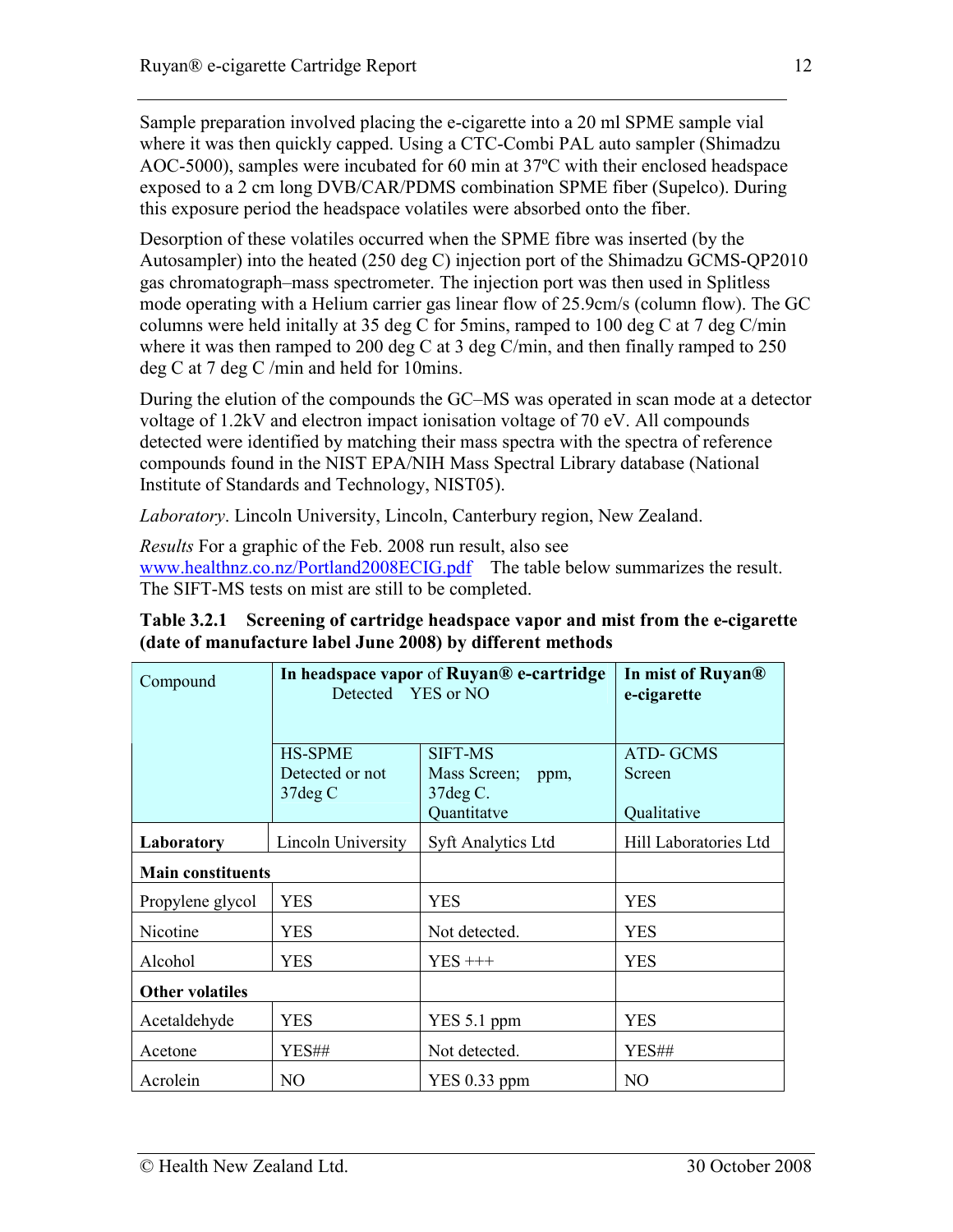| Acrylonitrile       | <b>YES</b>     | $BLQ^*$ .     | N <sub>O</sub> |
|---------------------|----------------|---------------|----------------|
| Benzene             | N <sub>O</sub> | $BLQ*$        | N <sub>O</sub> |
| 1,3, Butadiene      | NO.            | $BLQ*$        | N <sub>O</sub> |
| m-, o-, p- Cresols  | N <sub>O</sub> | $BLQ*$        | N <sub>O</sub> |
| Ethylene oxide      | N <sub>O</sub> | Not detected. | N <sub>O</sub> |
| Hydrogen<br>cyanide | N <sub>O</sub> | $BLQ*$        | N <sub>O</sub> |
| <b>Styrene</b>      | <b>YES</b>     | Not detected. | N <sub>O</sub> |
| Xylenes             | <b>YES</b>     | Not detected. | N <sub>O</sub> |

\*BLQ – If present, the quantity is below the limit of quantification of 0.3 ppm or below.). ## in background air.

Not detected: Either absent, or present in a concentration less than the limit of detection (0.01 parts per million.)

Langford  $2008^{21}$ 

## 3.2.2 By SIFT-MS (Selected Ion Flow Tube and Mass Spectrograph) method

Aim. To test the headspace of liquid from freshly opened (un-smoked) cartridges after incubation for one hour at 37 deg C, by SIFT-MS method.

Method. Ruyan e-Cigarette cartridges (16 mg nicotine; batch 20071228, and 6 mg nicotine, batch 20080627) had their wisp removed and one wisp was placed in each of two 500-ml glass Schott bottles, which were then capped with pierceable septa. Duplicate blank samples of laboratory air were also analyzed for comparison. Bottles were then incubated at 37 °C for approximately 60 minutes prior to analysis.

SIFT-MS analyses gas samples for volatile organic compounds (VOCs) and certain inorganic compounds.<sup>22</sup>  $23$  Typically it can accurately detect and quantify these compounds in real time at very low concentrations (usually to parts-per-trillion {ppt} levels), even at breath humidity. SIFT-MS does not employ chromatographic separation and hence cannot perform well when high levels of organic solvents are present. A Syft Technologies Voice100<sup>TM</sup> instrument was used for this work.

Laboratory. Syft Analytics Ltd, Christchurch NZ.

Results. Table 3.2.2 shows results of a revised formulation of the cartridge liquid tested in June 2008. Concentrations of all four gases found in the cartridges tested in February

-

<sup>&</sup>lt;sup>21</sup> Langford V. SIFT-MS Headspace Analysis of Nicotine Cartridges from Ruyan e-Cigarettes. Christchurch. SYFT Ltd. February 2008.

 $22$  C.G. Freeman and M.J. McEwan (2002). "Rapid analysis of trace gases in complex mixtures using Selected Ion Flow Tube–Mass Spectrometry." Australian Journal of Chemistry, 55, 491-494.

 $^{23}$  D. Smith and P. Spanel (2005). "Selected ion flow tube mass spectrometry (SIFT-MS) for on-line trace gas analysis." Mass Spectrometry Reviews, 24, 661-700.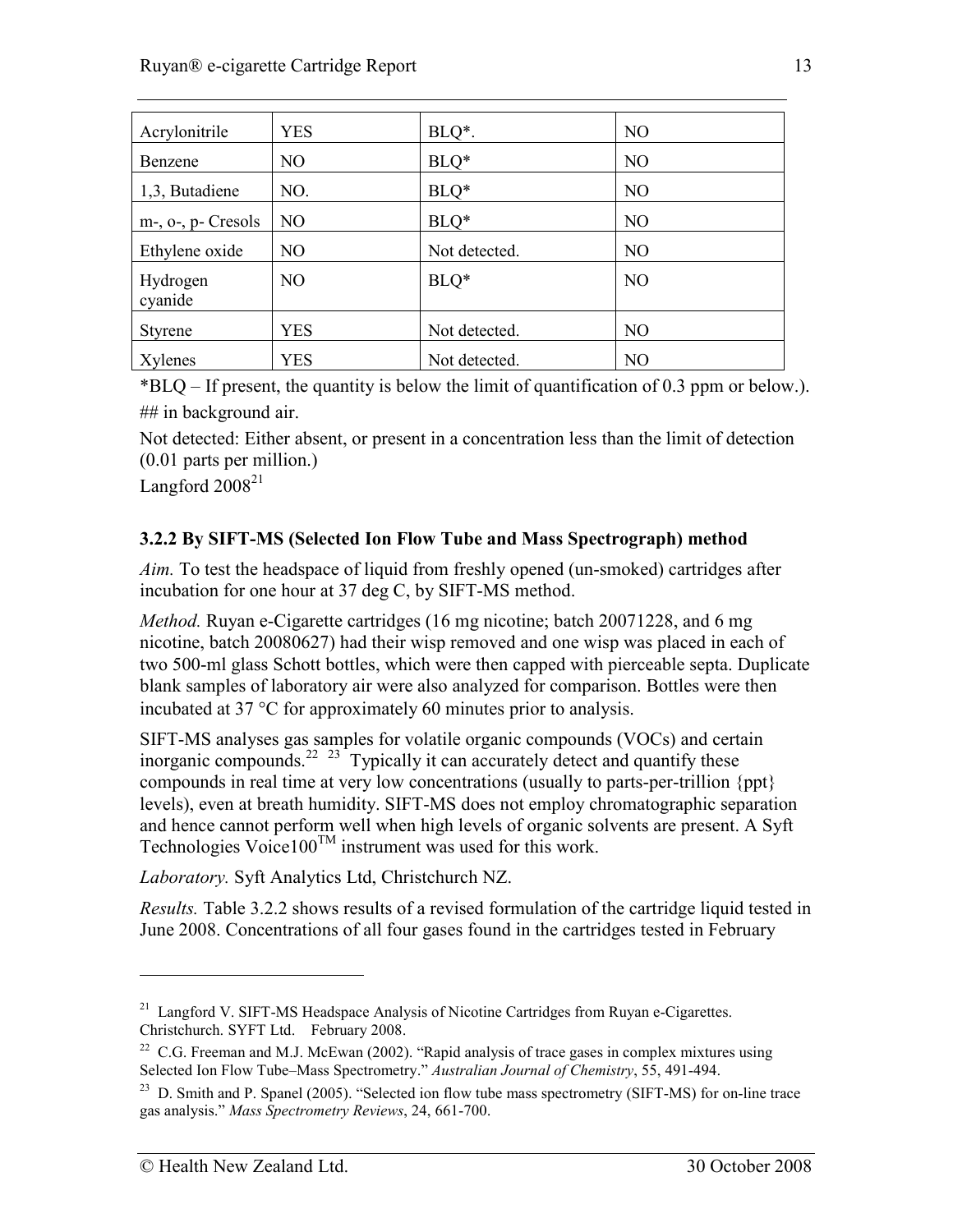2008 - acetaldehyde, acrolein, benzene and cresols decreased, or were now present in such small quantities that although detectable as being present, were not measurable.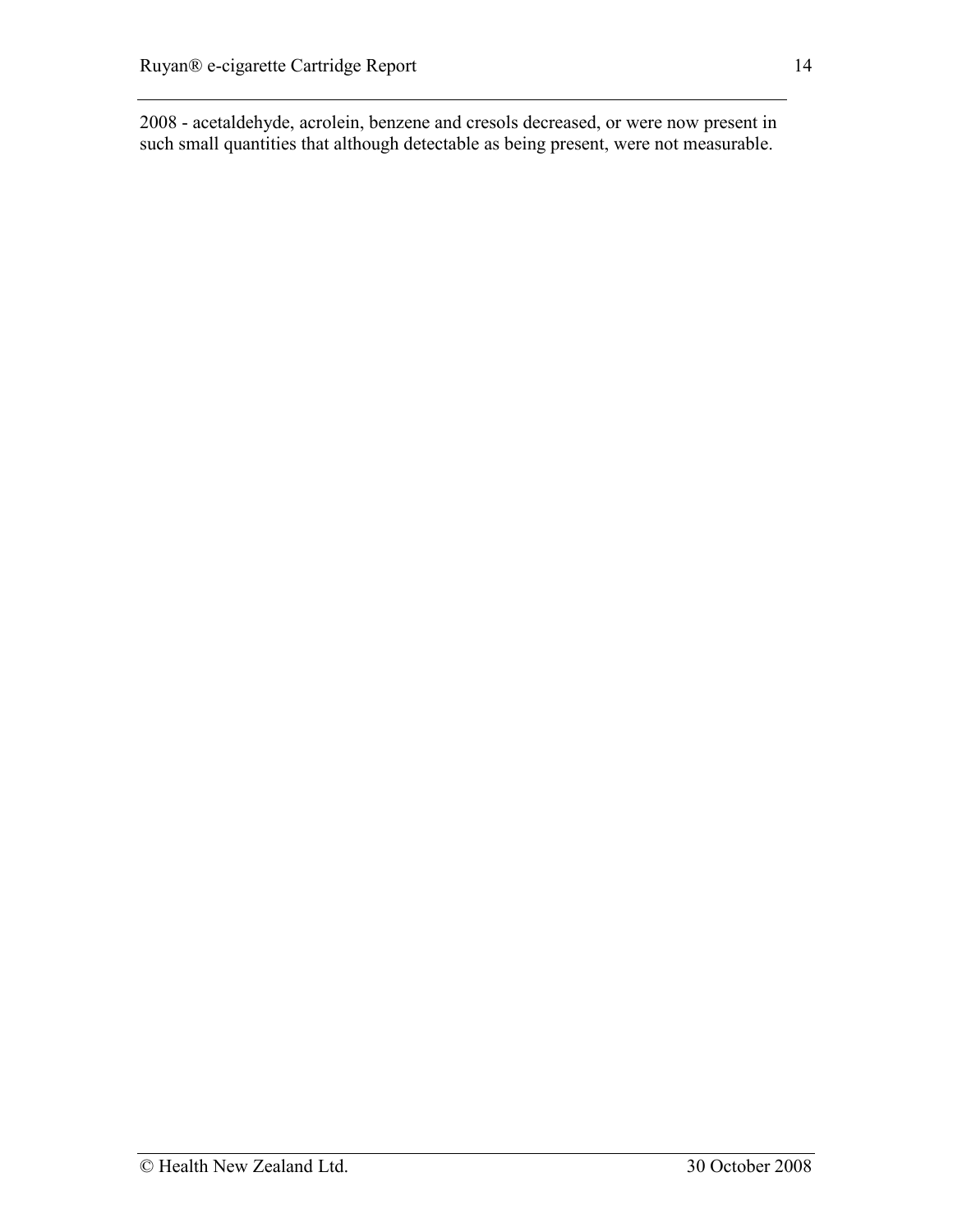| <b>Toxicant</b>               | Net Concentration in headspace of cartridge ppm by volume |                  |  |  |
|-------------------------------|-----------------------------------------------------------|------------------|--|--|
| Date of manufacture           | December 2007                                             | <b>June 2008</b> |  |  |
| Date of test                  | February 2008                                             | August 2008      |  |  |
| Acetaldehyde                  | 9.2                                                       | 5.1              |  |  |
| Benzene                       | 1.2                                                       | <b>BLQ</b>       |  |  |
| 1,3-Butadiene                 | <b>BLQ</b>                                                | Not detected     |  |  |
| Hydrogen cyanide              | <b>BLQ</b>                                                | Not detected     |  |  |
| Acrolein                      | 1.00                                                      | < 0.33           |  |  |
| Acrylonitrile                 | <b>BLQ</b>                                                | Not detected     |  |  |
| Cresols (total m-, o- and p-) | 0.19                                                      | <b>BLQ</b>       |  |  |
| Propylene oxide               | <b>BLQ</b>                                                | Not detected     |  |  |
| Diethylene oxide              | <b>BLQ</b>                                                | Not detected     |  |  |

Table 3.2.2 SIFT-MS headspace analysis of the Ruyan® e-cigarette cartridge (mean of two replicates).

Langford 2008<sup>24</sup> Limit of quantification = 0.3 ppm. BLQ means the upper limit is 0.3 ppm. Not detected: Either absent, or present in a concentration less than the limit of detection (0.01 parts per million.)

Note: After the February tests of the December manufactured cartridges showed presence of benzene, albeit at low levels, Ruyan conducted independent tests to determine the exact source of this contaminant. Sources of Propylene Glycol, Nicotine, and each flavoring were tested separately. These tests determined that the source of the contaminant was due to the flavoring. The formula of the flavoring was changed and the updated Cartridges manufactured in June and tested in August shows no detectable level of benzene.

Comment: The concentrations in Table 3.2.2 cannot be converted to micrograms of toxicant in the cartridge. The concentration in inhaled mist is likely to be lower, because with each puff only a minute quantity of cartridge liquid will be vaporized, and greatly diluted by inhaled air. High levels of ethanol were found in the cartridges (identified from the full scans). This meant that the SIFT-MS instrument had to be run at reduced sensitivity for the analysis presented here, with a degraded (higher) limit of quantification (LOQ = 300 ppb). Consequently, some target compounds could not be reported, as all their available ion products suffered significant interference; and for the toxicants reported, the results represent an upper limit to the true concentration in the wisp.

<u>.</u>

<sup>&</sup>lt;sup>24</sup> Langford V. SIFT-MS Headspace Analysis of Nicotine Cartridges from Ruyan e-Cigarettes. Christchurch. SYFT Ltd. February 2008.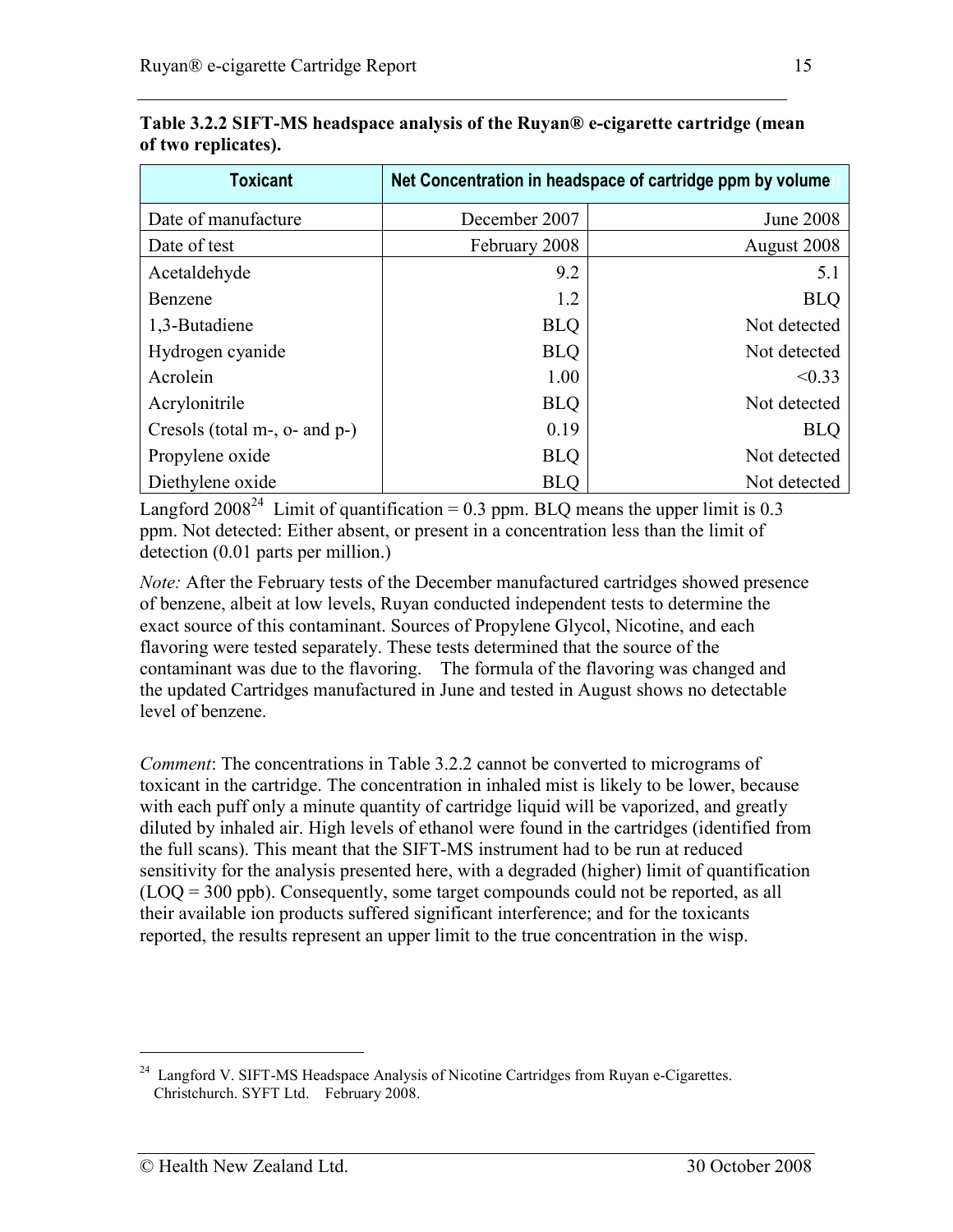- Using SIFT-MS, due to interference from alcohol in the Ruyan cartridge, ethylene oxide could not be separated from acetaldehyde. Using HS SPME method, however, ethylene oxide was not detected in the headspace of the Ruyan cartridge, and therefore 5700 ppb (5.1 ppm net) is due to acetaldehyde.
- Acrylonitrile does not register: no response was obtained. Although below the level of quantification of 0.3 ppm, it suggests that acrylonitrile is absent from headspace vapor. As it is absent in the mist (Table 3.2.1).

### 3.3 Measurement of the Ruyan® e-cigarette cartridge liquid.

## 3.3.1 Polycyclic Aromatic Hydrocarbons

*Method*. The liquid from 5 unopened cartridges of 0 mg nicotine dated 21 November 2007 were analyzed by extraction with hexane, then partitioned against a solution of potassium carbonate, and dried by passing through a column of sodium sulphate. The concentrated extract was purified by absorption chromatography, followed by gel permeation chromatography, then concentrated and transferred into iso-octane for analysis by GCMS. PAHs were identified by single ion monitoring and quantified against calibration standards prepared from certified analytical standards, using internal standard calibration.

Laboratory. Hort Research Food and Biological Chemistry Laboratory, Hamilton NZ.

Results. The absolute mass of 34 PAH compounds in the extract of cartridge liquid was measured separately in nanograms. A number of lighter PAHs are present in this extract but it does not contain the higher molecular weight and carcinogenic PAHs such as the benzopyrenes. The PAH content is dominated by fluoranthene and pyrene, the PAHs most commonly detected as combustion residues, and by naphthalenes not listed as cigarette smoke carcinogens.

The concentration of the detected PAHs is relatively constant between the replicate samples that were analyzed, suggesting a common source of ingredient.

Of the 34 PAHs tested, only those rated and listed as carcinogens by the International Agency for Research on Cancer and Californian Environmental Protection Agency, are shown in Table 3.3.1. Four of these carcinogens were detected in both the cartridge liquid, and in the list of the California Environment Protection Agency as cigarette smoke carcinogens. These four carcinogens are not classified as human carcinogens, and do not have any listed cancer potency ratings.

Comment: In Table 3.3.1, e-cigarette consumption was assumed to be equal to 20 tobacco cigarettes (one day's use). In fact users may take up to 4 days to exhaust one Ruyan e-cigarette cartridge. The maximum likely dose by e-cigarette for Anthracene, Phenanthrene, 1-Methyl phennanthrene and Pyrene which are not classifiable as carcinogens was no more than 1 percent of the amount obtained from 20 cigarettes.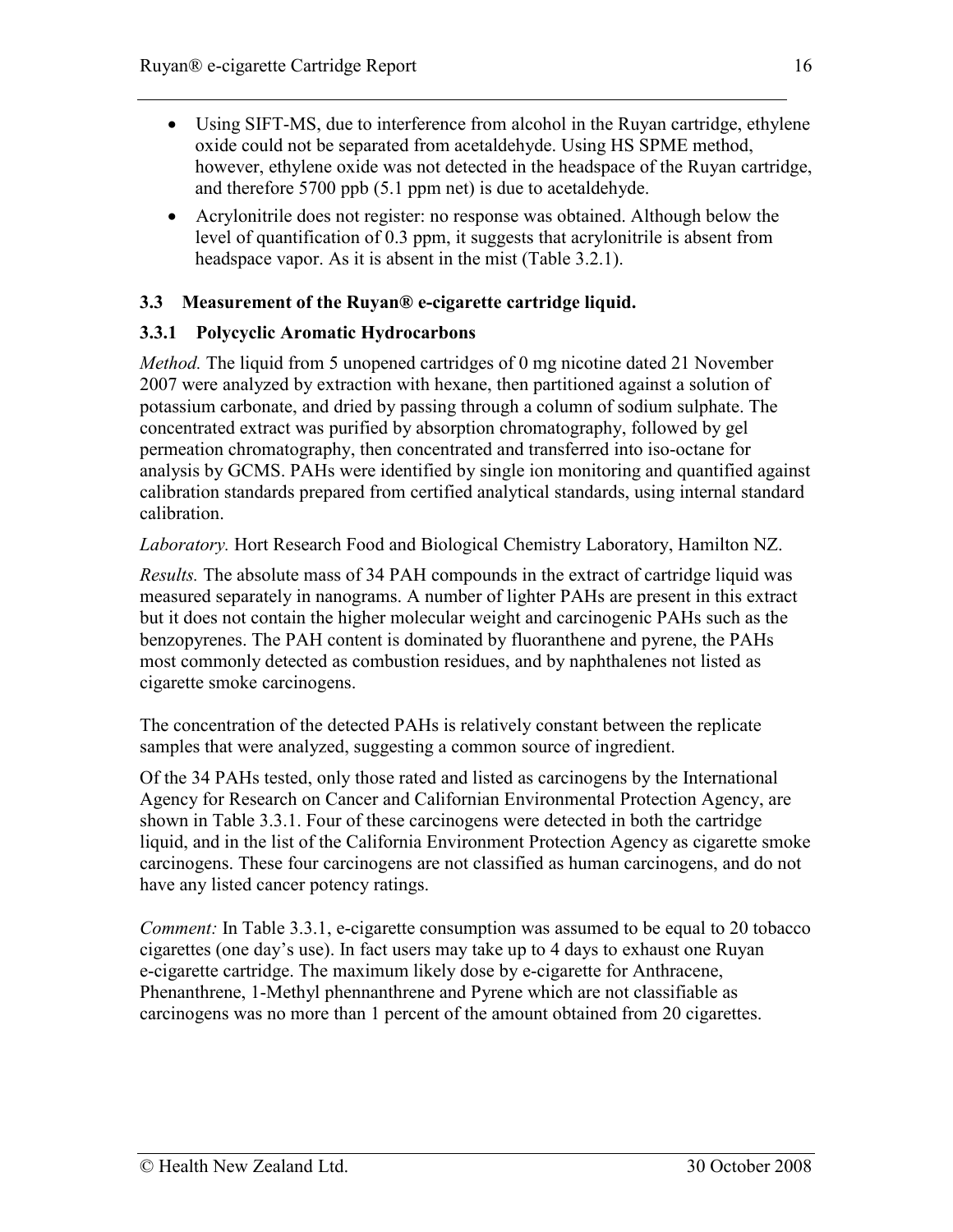Conclusion. PAH carcinogens found in cigarette smoke are not detectable in the Ruyan e-cigarette cartridge liquid. PAHs that were detected are not rated as carcinogens by IARC. In particular, the cigarette smoke carcinogen benzalphapyrene was not detected.<sup>25</sup>

| Compound                    | Mean of<br>5<br>samples<br>tested.<br>Absolute<br>mass | Mean value for<br>mainstream<br>smoke of one<br>manufactured<br>cigarette <sup>26</sup> .<br>Absolute mass. | IARC <sup>27</sup><br>Carcinogenic<br>status | PAH in<br>e-cigarette<br>liquid as % of<br>amount in<br>smoke of an<br>equivalent<br>number of<br>tobacco<br>cigarettes |
|-----------------------------|--------------------------------------------------------|-------------------------------------------------------------------------------------------------------------|----------------------------------------------|-------------------------------------------------------------------------------------------------------------------------|
| Unit                        | ng                                                     | Ng                                                                                                          | Group                                        | $\%$                                                                                                                    |
| Anthracene                  | 7                                                      | 130                                                                                                         | 3                                            | 0.3                                                                                                                     |
| Phenanthrene                | 48                                                     | 350                                                                                                         | $\overline{\mathbf{3}}$                      | 0.7                                                                                                                     |
| 1-Methyl phenanthrene       | 5                                                      | 30                                                                                                          | $\overline{3}$                               | 0.9                                                                                                                     |
| Pyrene                      | 36                                                     | 130                                                                                                         | 3                                            | 1.4                                                                                                                     |
| $Benz(a)$ anthracene        | nd                                                     | 45                                                                                                          | 2A                                           | $\overline{0}$                                                                                                          |
| Chrysene                    | nd                                                     | 50                                                                                                          | 3                                            | $\overline{0}$                                                                                                          |
| Benzo(b) fluoranthene       | nd                                                     | 30                                                                                                          | 2B                                           | $\boldsymbol{0}$                                                                                                        |
| $Benzo(k)$ fluoranthene     | nd                                                     | 9                                                                                                           | 2B                                           | $\overline{0}$                                                                                                          |
| $Benzo(a)$ pyrene           | nd                                                     | 35                                                                                                          | 2A                                           | $\boldsymbol{0}$                                                                                                        |
| Benzo(e) pyrene             | nd                                                     | 16                                                                                                          | 3                                            | $\overline{0}$                                                                                                          |
| Perylene                    | nd                                                     | $\overline{4}$                                                                                              | 3                                            | $\overline{0}$                                                                                                          |
| Indeno $(1,2,3$ -cd) pyrene | nd                                                     | 12                                                                                                          | 2B                                           | $\overline{0}$                                                                                                          |
| Dibenz(ah)anthracene        | nd                                                     | $\overline{4}$                                                                                              | 2A                                           | $\boldsymbol{0}$                                                                                                        |
| Benzo(ghi) perylene         | nd                                                     | 60                                                                                                          | 3                                            | $\boldsymbol{0}$                                                                                                        |

Table 3.3.1. Polycyclic Aromatic Hydrocarbons in Ruyan e-cigarette cartridge, 0 mg nicotine.

Human carcinogenicity rating from International Agency for Research on Cancer (IARC) : 2A = probable;  $2B = \text{Possible}$ ; Group 3 =Not classifiable as carcinogen. 1 ng = one billionth of a gram.

<sup>-</sup> $25$  Benzoalpha pyrene. Hort Research Report to ESR 19 November 2007.

<sup>&</sup>lt;sup>26</sup> Fowles J, Dybing E. Application of toxicological risk assessment principles to the chemical constituents of cigarette smoke. Tobacco Control 2003; 12:424-430, at web Table 1.

 $27$  International Agency for Research on Cancer. Ratings given at web Table 1 as above.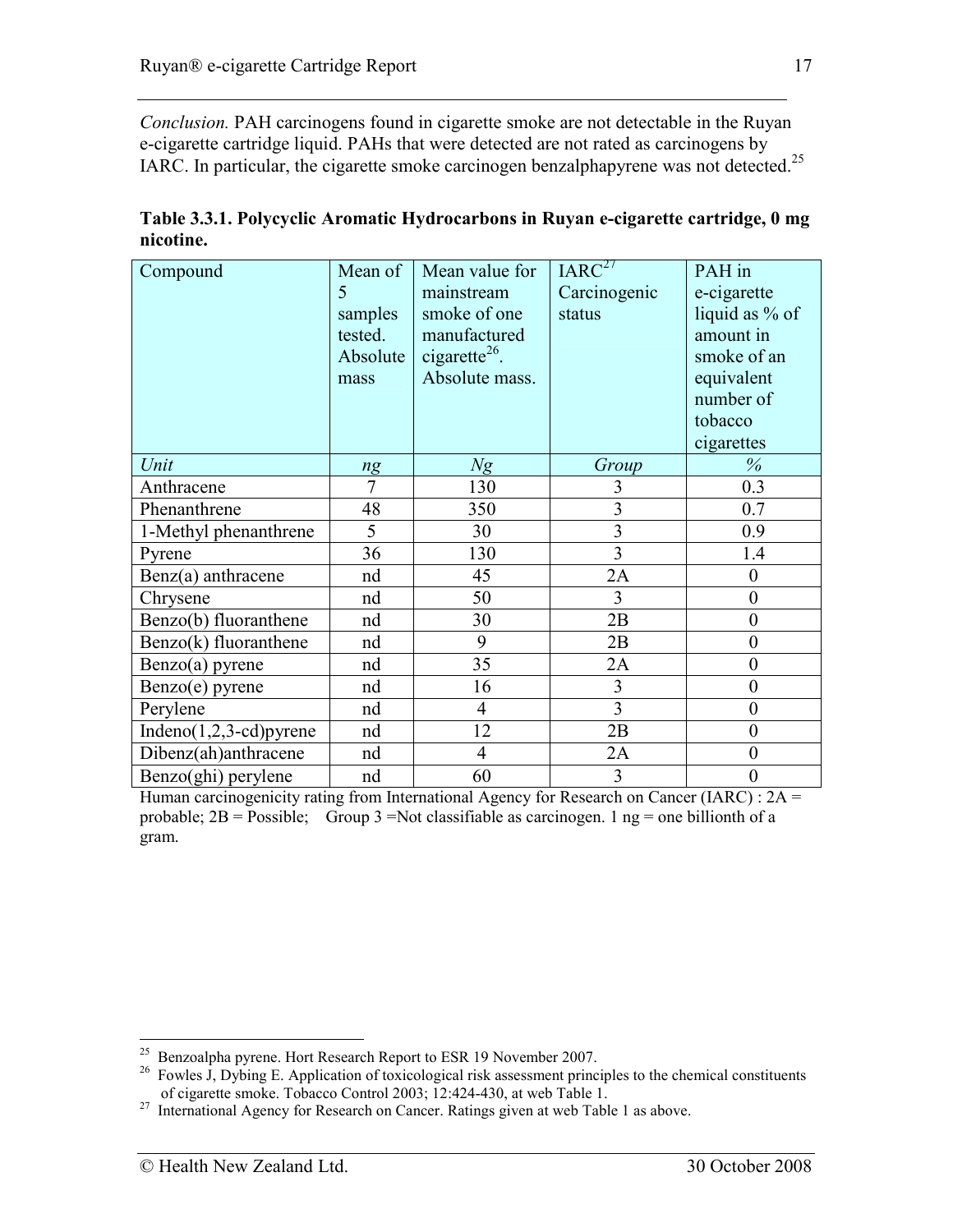### 3.3.2 Heavy metals

Rationale. Heavy metals such as chromium, arsenic, and nickel can cause cancer, and lead is a neuro-toxicant.

Laboratory. Environmental Science Research, Porirua, Wellington Region, NZ

Method. Inductively coupled plasma mass spectrometry (ICP-MS), following APHA  $21<sup>st</sup>$  edition method 3125 modified.

The liquid was tested for heavy metals (Arsenic, Antimony, Cadmium, Chromium, Cobalt, Copper, Lead, Manganese and Nickel).

Results. The e-cigarette cartridge liquid contains none of the above heavy metals. No metals were detected above the limit of detection for each metal, as given in Table 3.3.2 In contrast, heavy metals have been found in low-nitrosamine Swedish snus and in unburnt factory-made cigarettes and cigarette tobacco.

#### Table 3.3.2. Heavy metal concentrations, e-cigarette cartridge liquid.

|                          |                | As |    | Chr | Ni  | Pb |
|--------------------------|----------------|----|----|-----|-----|----|
| Ruyan e-cigarette liquid | Daily<br>(from | ND | ND | NE  | ND. | ND |
| $2008$ ESR. (ug per g)   | 300 puffs, or  |    |    |     |     |    |
|                          | one cartridge) |    |    |     |     |    |

Limit of Detection, As <0.1ppm, Cd <0.01ppm, Chr <0.2ppm, Ni <0.2ppm, Pb <0.1ppm. Environmental Science and Research. (ESR) Report to Health New Zealand Ltd. One cartridge is taken as an upper limit of usual daily consumption.

#### 3.3.3 Other possibly hazardous substances

Rationale. These were selected for testing as possibly derived from propylene glycol.

Method. GCMS (gas chromatograph, mass spectrograph) testing.

Laboratory. Environmental Science Research (ESR), Porirua, New Zealand.

Results. Propylene oxide and ethylene oxide were not detected above the limit of detection (16.75 ug/ml and 42.5 ug/ml respectively). Some interference (matrix effect) prevented accurate quantification.<sup>28</sup> However neither compound was detected by the HP-SPME scan, suggesting their levels if present were likely to be under 1 ppm. To avoid this technical problem, a different method of analysis was then used. For these additional results, see 3.1.2.

#### 3.4 The cartridge as a whole – Radioactivity

Rationale. Isotopes of lead have been found in tobacco smoke extracts.

Method. Two 16 mg cartridges for Ruyan V8 e-cigarette were tested by gamma spectroscopy for Pb 210 at the National Radiation Laboratory of New Zealand.

<sup>-</sup> $2^8$  Fitzmaurice P. Testing of Ruyan E-cigarette cartridges for ethylene oxide and propylene oxide content. 18 December 2007.Environmental Science Research. Porirua, Wellington region, New Zealand..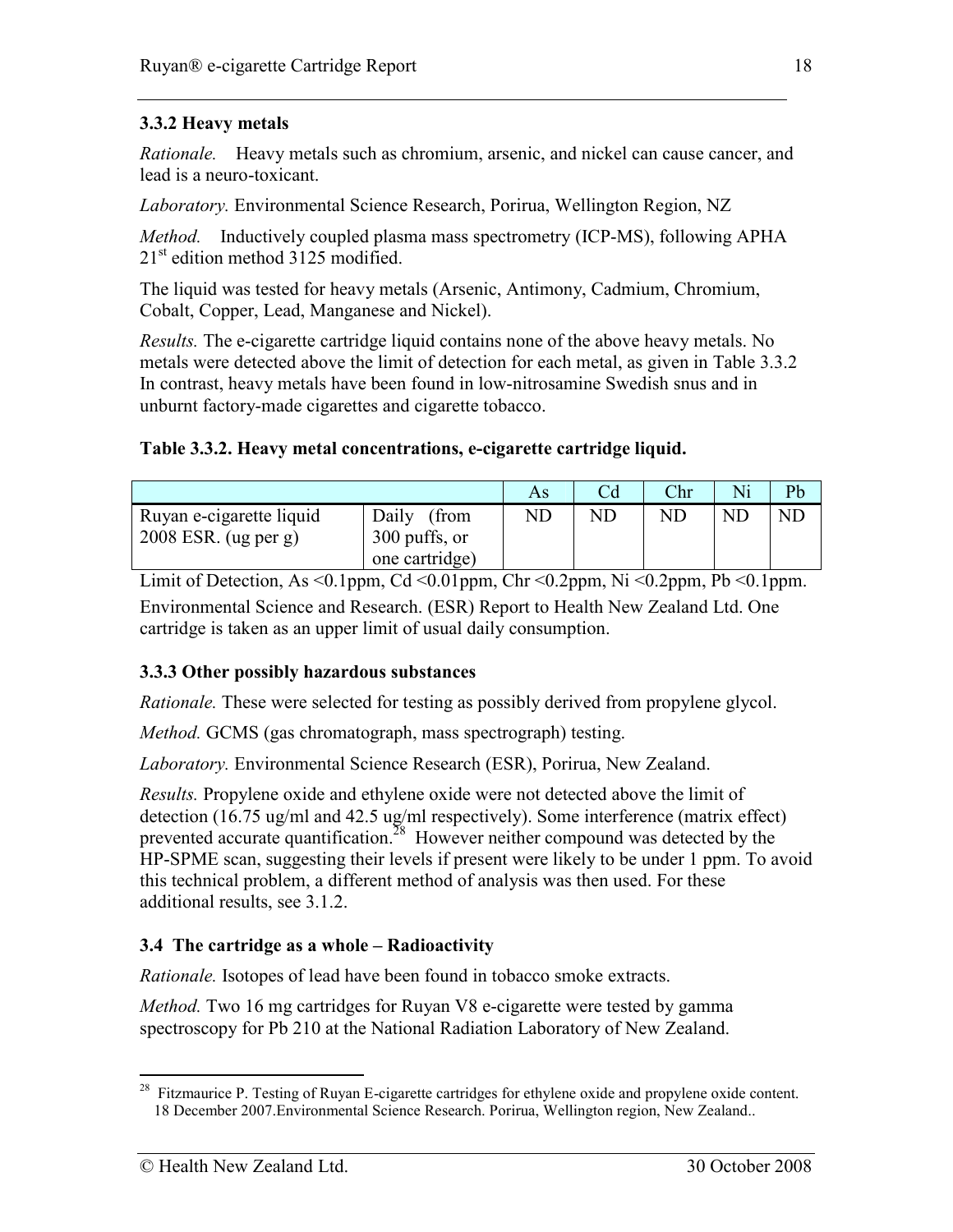Laboratory. National Radiation Laboratory of New Zealand, Christchurch.

Results. Lead-210 Bq/unit was <0.012. No gamma-emitting nucleotides were found to be above the detection  $\lim_{x \to 29}$ 

### 3.5 Measurement of the exhaled breath after using the Ruyan® e-cigarette

Rationale. Carbon monoxide is a product of combustion and therefore can distinguish between the smoke produced by burning tobacco versus flameless cigarettes.

Method. Five minutes after their final puff of their first cigarette of the day, 48 smokers exhaled into a MicroMedical CO analyzer.<sup>30</sup> A non-tobacco smoker with a smokefree home and workplace, was similarly tested after taking 20 lung inhalations from the Ruyan® e-cigarette. The volunteers held their breath for 20 seconds before exhaling – to allow for full mixing of the CO in inhaled air and in the lung alveoli. The measured concentration of CO in exhaled breath reflects the CO concentration in the alveoli, and in the blood. The increased from before to after smoking reflects changes in CO concentration due to the cigarette used.

#### Figure 3.5 Carbon monoxide in exhaled breath, before and after the first cigarette of the day, tobacco cigarettes versus Ruyan® e-cigarette



Clinic. Canterbury Respiratory Research Group, University of Otago, Christchurch, and Health New Zealand Ltd, Christchurch..

Results. The tobacco cigarette boosted CO in exhaled breath by an average of 5 ppm, but did not increase it at all in the non-smoker inhaling from the Ruyan® e-cigarette.

<sup>&</sup>lt;u>.</u> <sup>29</sup> Decallion J-G. National Radiation Laboratory Report 2008-29. 24 April 2008. Christchurch New Zealand.

MicroMedical CO analyzer. sales@micromedical.co.uk.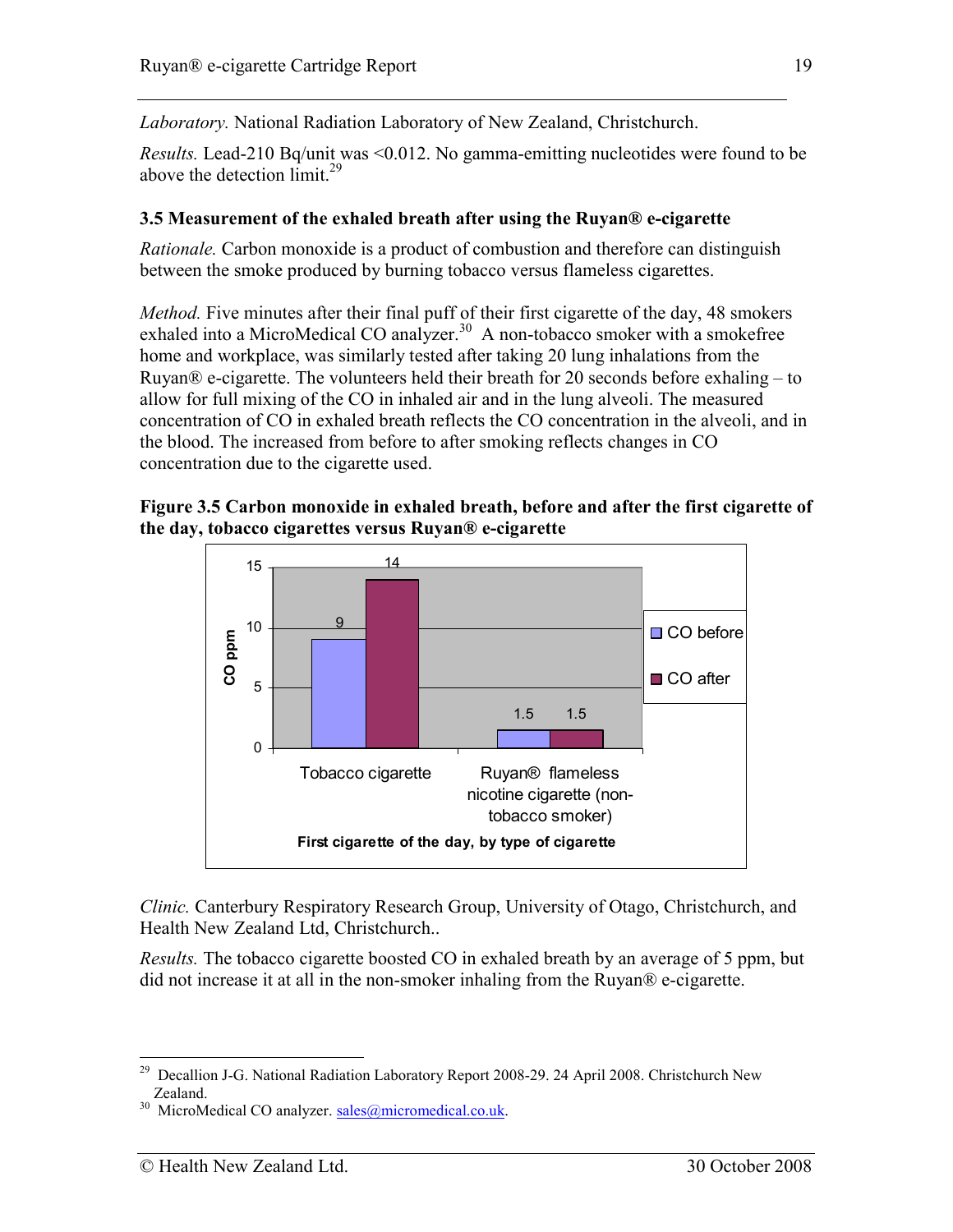#### **Interpretation**

Cigarette smoke. The presence of CO indicates combustion of organic compounds, and so is found in all smoke involving burning of tobacco, or any other plant material, such as wood smoke and marijuana smoke.

The e-cigarette. Shows no increase in expired CO. The absence of any such effect from the e-cigarette shows that combustion does not occur – as confirmed by the lack of flame or smoke. As nicotine has a low vapor pressure, the piezoelectric ceramic element in the e-cigarette is needed to cause vaporization of the nicotine-propylene glycol solution. Cigarette smoke is produced by combustion at temperatures of up to 1000 degrees Centigrade, which is highly destructive, breaking up tobacco into free radicals and many small harmful gas molecules such as carbon monoxide, butadiene, benzene etc.

#### Conclusion

 Mist from the e-cigarette is created by vaporizing a liquid, whereas smoke is created by incinerating plant material. Mist and smoke differ profoundly in composition and safety profile.

#### Overall conclusion

Several toxicants in headspace of the Ruyan® e-cigarette cartridge have, on some tests, been found, specifically acrolein and acetaldehyde, at very low levels, and at levels below those determined to be harmful, and well below the minimum risk levels accepted by the US Public Health Service and OSHA.

The results obtained to date do not mitigate this report's overall conclusion that the Ruyan® e-cigarette is designed to be a safe alternative to smoking, and appears to be safe in absolute terms on all measurements we have applied.

30 October 2008

# 4. Risk of cross-infection from use

#### 4.1 Risk of cross-infection from the mouthpiece or by inhalation

Inter-user transmission of bacterial or virus via the mouthpiece surface is a possibility, and two-way flow of air can occur through the e-cigarette.

On the other hand, propylene glycol vapor is bactericidal, and virucidal against airborne aerosol particles, and is associated with reduced respiratory infections in children continually exposed to propylene glycol vapor.<sup>31</sup>

<sup>31</sup> <sup>31</sup> Robertson OH, Bigg E, Puck TT Miller BF. The bactericidal action of propylene glycol vapor on microorganisms suspended in air 1. J. Experimental Medicine 1942; 75: 593-610.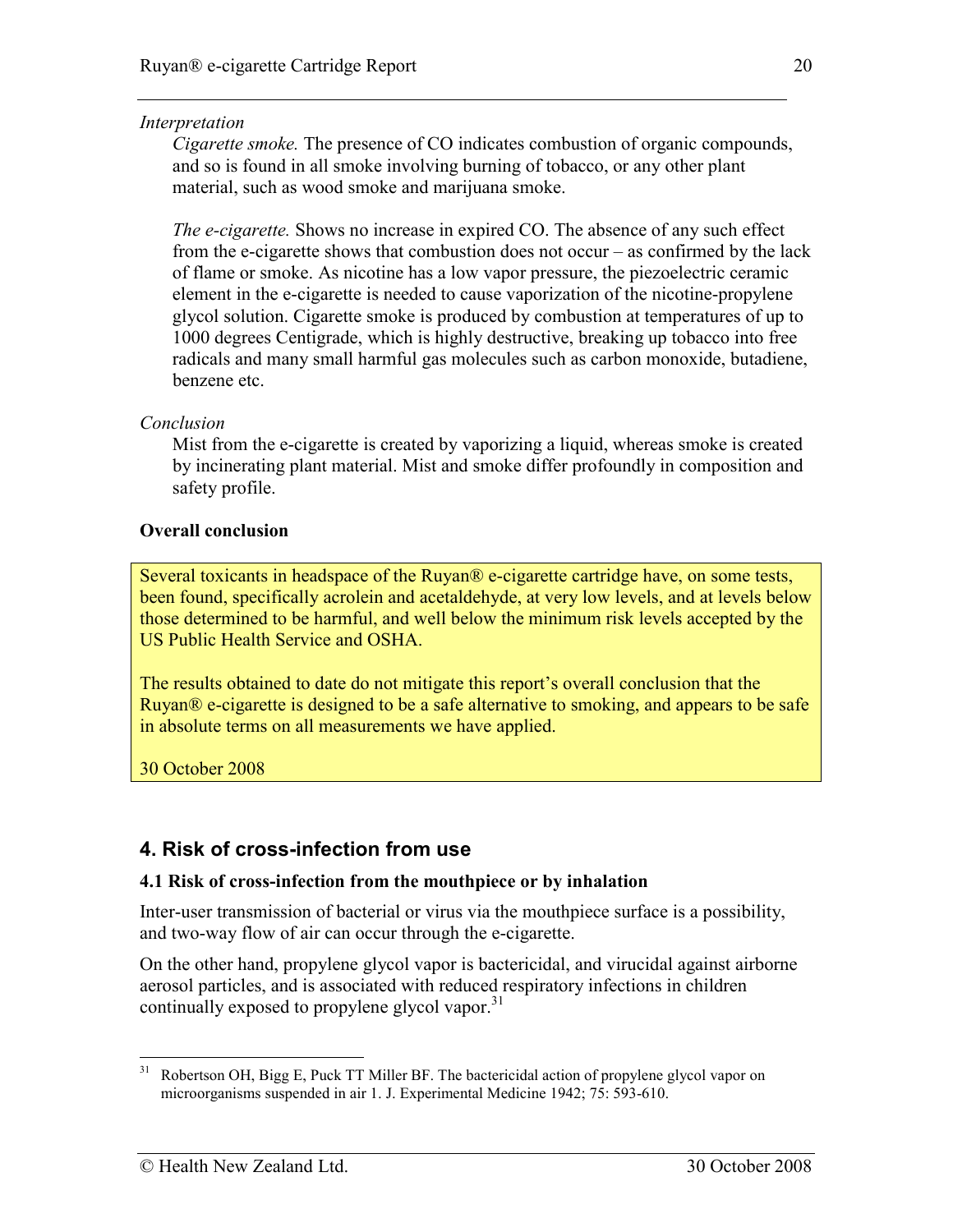Conclusion. Public health agencies typically advise people not to share drinking glasses or cigarettes, due to the risk of cross-infection from lip saliva on the mouth end. This advice should be extended to e-cigarettes. Manufacturers' instructions to users should discourage cigarette sharing because of the risk of transfer of meningococcal meningitis, tuberculosis and other infectious diseases.

### 4.2 Risk of micro-organisms in the cartridge liquid

Rationale. Another risk would be if the liquid in the cartridge acted as a culture medium for micro-organisms, despite the 90% propylene glycol and 5% alcohol content of the cartridge liquid (Appendix 1).

Laboratory. Environmental Science Research, Porirua, Wellington, NZ.

Method. Tested one used and one unused Ruyan® cartridge for the presence of the three main classes of micro-organism (aerobic, anaerobic and Legionella)<sup>32</sup>. None was found.

Conclusion. There is no inherent tendency in the design of the Ruyan® e-cigarette towards contamination from growth of organisms in the cartridge liquid.

# 5. Safety of Ruyan® e-cigarette 'smoke' for bystanders.

Method. Analysis of published data on nicotine absorption, and informal comments of bystanders, and observation of e-cigarette smoking indoors.

Results. Cigarette smoke is a mixture of sidestream smoke and exhaled mainstream smoke. In constrast, the e-cigarette generates no sidestream smoke from its (artificially lit) tip. Any exhaled PG mist visibly dissipates to vapor within seconds. Non-smoking bystanders do not find the mist unpleasant. The mist is odorless, and those close by quickly realize it does not have the odor of smoke or the irritating quality of tobacco cigarette smoke.

*Comments*. Inhaled nicotine in cigarette smoke is over 98% absorbed  $<sup>6</sup>$ , and so the</sup> exhaled mist of the e-cigarette is composed of propylene glycol, and probably contains almost no nicotine; and no CO. (see Figure 3.5) Lacking any active ingredient or any gaseous products of combustion, the PG mist or 'smoke' is not harmful to bystanders. The 'smoke' or mist is not tobacco smoke, and not from combustion – no flame is lit – and is not defined as environmental tobacco smoke. E-cigarette "smoking" would be permitted under New Zealand's Smoke-free Environments Act 1990.<sup>33</sup>

<sup>&</sup>lt;u>.</u> <sup>32</sup> Analytical Report no.07/15857. ESR Kenepuru Science Centre, Porirua NZ. 6 September 2007. <sup>32</sup> Johnston M. No smoke, no fire, just nicotine. NZ Herald 8 December 2007, quoting Dr Ashley

Bloomfield, Chief Advisor, Public Health, New Zealand Ministry of Health.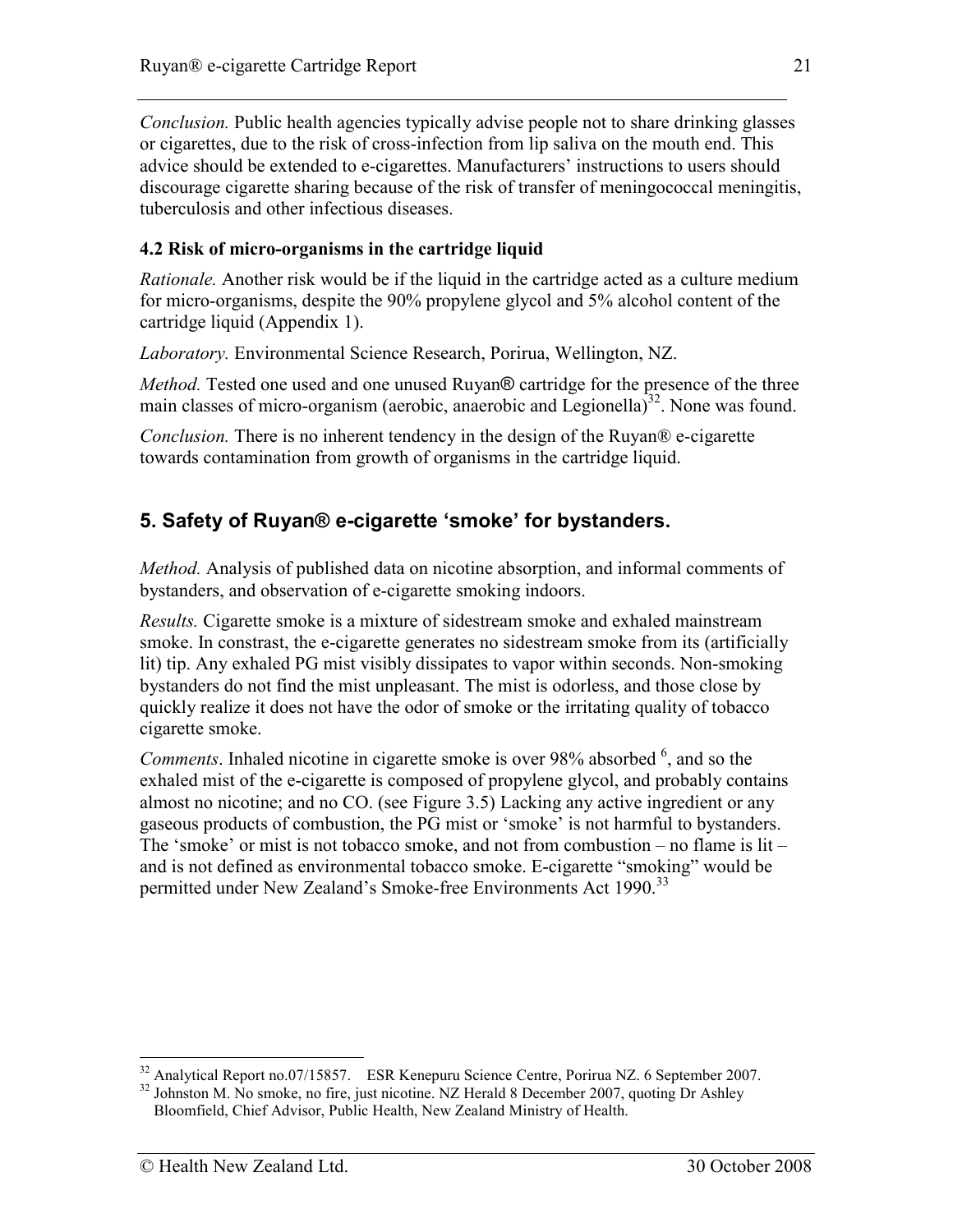# Appendix 1. Composition of cartridge liquid in the Ruyan® e-cigarette

#### Summary:

Based on the manufacturer's information, the composition of the cartridge liquid is not hazardous to health, if used as intended.

| Chemical content        | Cartridge Specification, named by nicotine content |      |                 |                 |
|-------------------------|----------------------------------------------------|------|-----------------|-----------------|
| released from each      | 16mg                                               | 11mg | 6 <sub>mg</sub> | 0 <sub>mg</sub> |
| cartridge               |                                                    |      |                 |                 |
| Water (mg)              | 40                                                 | 40   | 40              | 40              |
| Alcohol (mg)            | 50                                                 | 50   | 50              | 50              |
| Propylene glycerol (mg) | 888                                                | 893  | 898             | 904             |
| Nicotine (mg)           | 16                                                 |      |                 |                 |
| Flavor Base $(mg)$ *    | 6                                                  |      |                 | h               |
| Total (mg)              | 1000                                               | 1000 | 1000            | 1000            |

#### Table 1.1: Chemical compositions (quantity) released from each Ruyan® cartridge

Source: Manufacturer's data

| Chemical content      | Cartridge Specification, named by nicotine content. |         |                 |                 |  |  |
|-----------------------|-----------------------------------------------------|---------|-----------------|-----------------|--|--|
| released from each    | 16mg                                                | 11mg    | 6 <sub>mg</sub> | 0 <sub>mg</sub> |  |  |
| cartridge             |                                                     |         |                 |                 |  |  |
| Water                 | $4\%$                                               | $4\%$   | $4\%$           | $4\%$           |  |  |
| Alcohol               | $5\%$                                               | $5\%$   | 5%              | $5\%$           |  |  |
| Propylene glycerol*** | 88.8%                                               | 89.3%   | 89.8%           | 90.4%           |  |  |
| Nicotine              | 1.6%                                                | 1.1%    | $0.6\%$         | $0.0\%$         |  |  |
| Flavor base *         | $0.6\%$                                             | $0.6\%$ | $0.6\%$         | $0.6\%$         |  |  |
| Total                 | 100%                                                | 100%    | 100%            | 100%            |  |  |

#### Table 1.2: Chemical compositions (percentage w/w) released from each cartridge

Source: Table 1.1.

\*\*\* See section on Propylene Glycol.

#### \*Safety Evaluation: 4-hydroxy-2, 5-dimethyl-3(2H)-furanone and Acetyl pyrazine

#### 1). 4-hydroxy-2, 5-dmethyl-3(2H)-furanone

4-Hydroxy-2, 5-dmethyl-3(2H)-furanone (FEMA 3174, CoE 536) is naturally occurring in various foods and plays an important role in the flavor of numerous fruits as well as in roasted products. 4-hydroxy-2,5-dmethyl-3(2H)-furanone has the odor and taste of fruity, caramelized pineapple-strawberry and is widely used in fresh bread, butter, chocolate, chocolate cocoa, coffee, meat roasted and nut almond.

Over 90% of annual production volume of tetrahydrofuran and furanone flavoring agents is 4-hydroxy-2, 5-dimethyl-3(2H)-furanone. The estimated daily per capita intake is 5300 µg in Europe and 5200ug in the USA. Due to the large consumption, the safety of 4-hydroxy-2, 5-dmethyl-3(2H)-furanone is extensively investigated. The oral  $LD_{50}$  for